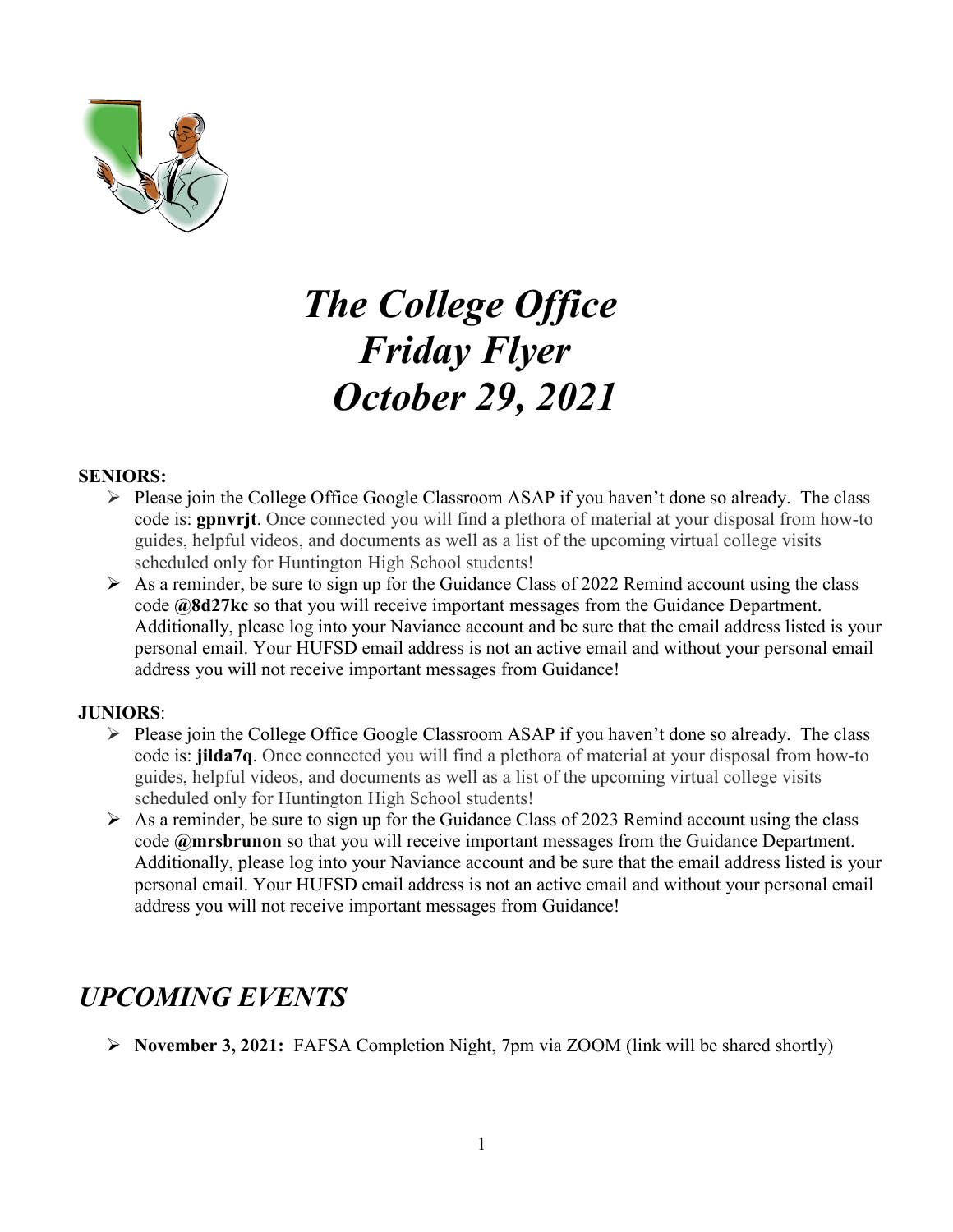### *UPCOMING STANDARDIZED TESTS*

### **SAT and Subject Tests Test Dates (Registration Deadlines)**

| December $4th$      | register by November $4th$ (11/23 with late fee) |
|---------------------|--------------------------------------------------|
| March $12th$        | register by February $11th$ (3/1 with late fee)  |
| May $7^{\text{th}}$ | register by April $8^{th}$ (4/26 with late fee)  |
| June $4th$          | register by May $5^{th}$ (5/25 with late fee)    |
|                     | To register: www.collegeboard.org                |

### **ACT Test Dates (Registration Deadlines)**

| December 11 <sup>th</sup>         | register by November $5th$ (11/19 with late fee) |  |  |
|-----------------------------------|--------------------------------------------------|--|--|
| February $12^{\text{th}}$         | register by January $7th$ (1/21 with late fee)   |  |  |
| April $2nd$                       | register by February $25th$ (3/11 with late fee) |  |  |
| June $11th$                       | register by May $6th$ (5/20 with late fee)       |  |  |
| July $16^{th}$                    | register by June $17th$ (6/4 with late fee)      |  |  |
| ***No July ACT available in NY*** |                                                  |  |  |
| To register: www.actstudent.org   |                                                  |  |  |

### *Virtual College Admission Representative Visits*

Seniors and Juniors with an interest in any of the following colleges are encouraged to register for the virtual admission meeting which will be hosted by the college's admission counselor. Simply log into your Naviance account and scroll through the list of colleges in the What's New section. Click on more info then register (top right corner). Once registered, you will receive a reminder email five days prior to the virtual meeting. Students who do not preregister are still permitted to attend the virtual meeting. The meeting code (via ZOOM or Google Meet depending on the college preference) will be available 15 minutes prior to the meeting and can be found on Naviance, by following the steps above.

| Date     | <b>Start</b>      | End               | College                              |
|----------|-------------------|-------------------|--------------------------------------|
| 10/29/21 | $3:00 \text{ pm}$ | $3:45 \text{ pm}$ | University of Delaware               |
| 11/1/21  | $3:00 \text{ pm}$ | $3:45$ pm         | Long Island University               |
| 11/1/21  | $4:00 \text{ pm}$ | $4:45$ pm         | Quinnipiac University                |
| 11/3/21  | $3:00 \text{ pm}$ | $3:45 \text{ pm}$ | <b>SUNY</b> Oneonta                  |
| 11/3/21  | $4:00 \text{ pm}$ | $4:45$ pm         | West Virginia University             |
| 11/4/21  | $3:00 \text{ pm}$ | $3:45$ pm         | Texas A&M University-College Station |
| 11/4/21  | $4:00 \text{ pm}$ | $4:45$ pm         | <b>Binghamton University</b>         |
| 11/4/21  | $5:00 \text{ pm}$ | $5:45 \text{ pm}$ | Vassar College                       |
| 11/4/21  | $6:00 \text{ pm}$ | $6:45 \text{ pm}$ | <b>Bard College</b>                  |
| 11/8/21  | $3:00 \text{ pm}$ | $3:45 \text{ pm}$ | <b>SUNY Canton</b>                   |
| 11/9/21  | $6:00 \text{ pm}$ | $6:45 \text{ pm}$ | Dickinson College                    |
| 11/12/21 | $3:00 \text{ pm}$ | $3:45 \text{ pm}$ | Clarkson University                  |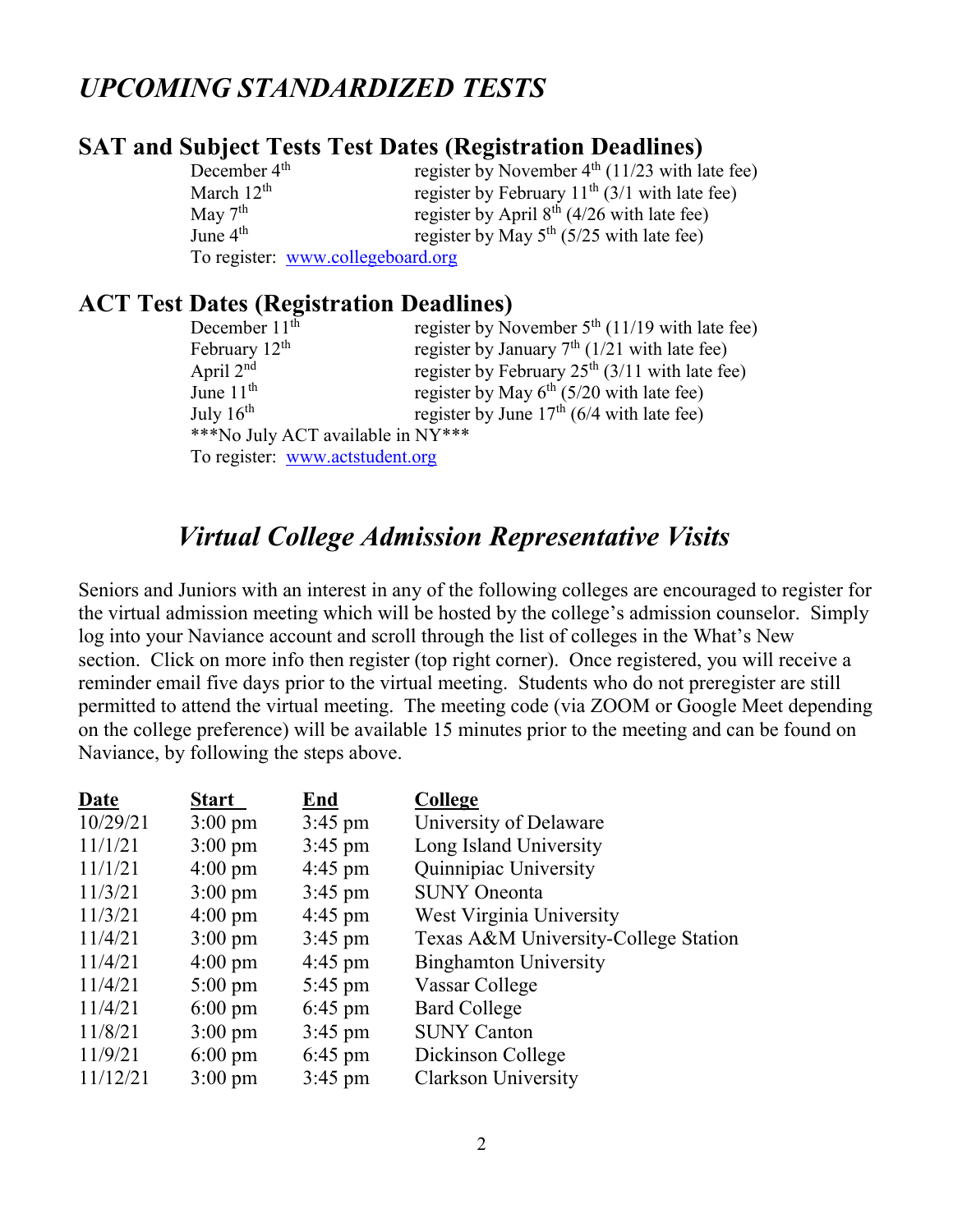| 11/16/21 | $3:00 \text{pm}$  | $3:45 \text{pm}$  | University of Maine                     |
|----------|-------------------|-------------------|-----------------------------------------|
| 11/17/21 | $3:00 \text{ pm}$ | $3:45$ pm         | <b>Suffolk County Community College</b> |
| 11/19/22 | $3:00 \text{ pm}$ | $3:45 \text{ pm}$ | <b>SUNY ESF</b>                         |
| 11/22/21 | $3:00 \text{ pm}$ | $3:45 \text{ pm}$ | <b>SUNY Purchase</b>                    |
| 12/6/21  | $4:00 \text{ pm}$ | $4:45$ pm         | Nassau Community College                |

### *INFORMATION SESSIONS*

### **University of Chicago**

Virtual and In Person Information Sessions Virtual and In Person Tours For additional information visit<https://collegeadmissions.uchicago.edu/visit>

### **SUNY Plattsburgh**

Representatives visiting Bohemia, East Meadow, East Northport, Garden City and Selden To register visit<https://apply.plattsburgh.edu/portal/long-island-appointments>

### **SUNY Upstate Virtual Info Sessions**

Radiation Therapy, UltraSound, Clinical Laboratory Sciences, Respiratory Therapy, Medical Imaging/Radiology, Virtual RN, Virtual Upstate Native Pre-Admission Workshop, Physical Therapy, 3+3 Doctor of Physical Therapy, Medical School Advisement Session For dates and additional information visit<https://engage.upstate.edu/portal/virtual-events>

#### **University of Massachusetts – Boston**

Preview Days – Most Saturdays during the Fall semester and Information Sessions/Campus Tours during the week For additional information visit<https://admissions.umb.edu/freshman-students>

#### **Tulane University at Nassau County Museum of Art** Several programs offered. For additional information visit<https://admission.tulane.edu/virtual-visiting>

### **CUNY Information Sessions**

 $11/2 - 4:00$ pm For additional information visit <https://www.cuny.edu/admissions/undergraduate/welcomecenter/>

### **Bryant University**

Tuesday, 11/2 Simplay 1180 Commerce Drive Hauppauge Register at<https://explore.bryant.edu/register/?id=3584e236-db2c-4f3e-9f01-63c2c27c6978>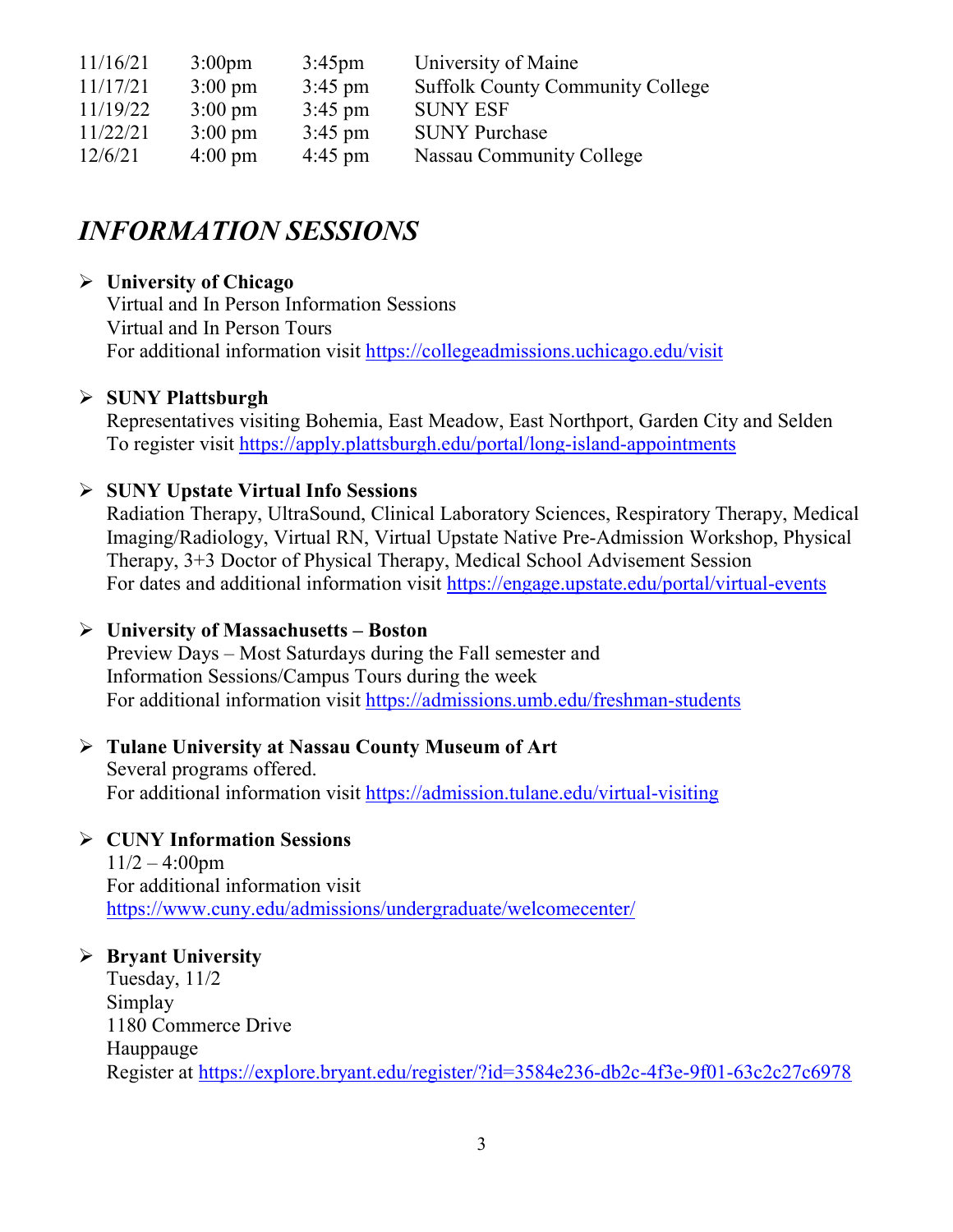### **Exploring Educational Excellence – Virtual Information Sessions**

Brown University, Columbia University, Cornell University, Rice University, University of Chicago November 3 1:00pm For additional information and to register visit<https://exploringeducationalexcellence.org/>

### **Macaulay Honors College**

Thursday, November  $4\,4:00\text{pm} - 5:00\text{pm}$  For additional information and to register visit [https://us02web.zoom.us/webinar/register/WN\\_-SHsGToCROS5k\\_upH1l7EQ](https://us02web.zoom.us/webinar/register/WN_-SHsGToCROS5k_upH1l7EQ)

### **SUNY Morrisville**

November 17 To register visit [https://admissions.morrisville.edu/register/?id=7bb34834-2fe9-456f-a1a9-](https://admissions.morrisville.edu/register/?id=7bb34834-2fe9-456f-a1a9-6080bd924a9d) [6080bd924a9d](https://admissions.morrisville.edu/register/?id=7bb34834-2fe9-456f-a1a9-6080bd924a9d)

### **University of Virginia**

Virtual School of Architecture Information Session Wednesday, 12/1 6:00pm – 7:00pm For additional information and to register visit [https://www.arch.virginia.edu/events/ugrad-info](https://www.arch.virginia.edu/events/ugrad-info-sessions-and-tours-fall-2021)[sessions-and-tours-fall-2021](https://www.arch.virginia.edu/events/ugrad-info-sessions-and-tours-fall-2021)

# *OPEN HOUSES*

### **The Cooper Union** Irwin S. Chanin School of Architecture School of Art Albert Nerken School of Engineering Various dates and programs offered. For additional information visit [www.connect.cooper.edu/portal/cooper-events](http://www.connect.cooper.edu/portal/cooper-events)

### **SUNY Canton**

October 30 November 13 For more information and to register visit [www.canton.edu/openhouse/](http://www.canton.edu/openhouse/)

### **SUNY New Paltz**

Saturday, October 30 Register at [www.newpaltz.edu/admissions/openhouse](http://www.newpaltz.edu/admissions/openhouse)

### **St. Joseph's College of Maine**

Saturday, October 30 For additional information visit [www.sjcme.edu/admissions](http://www.sjcme.edu/admissions)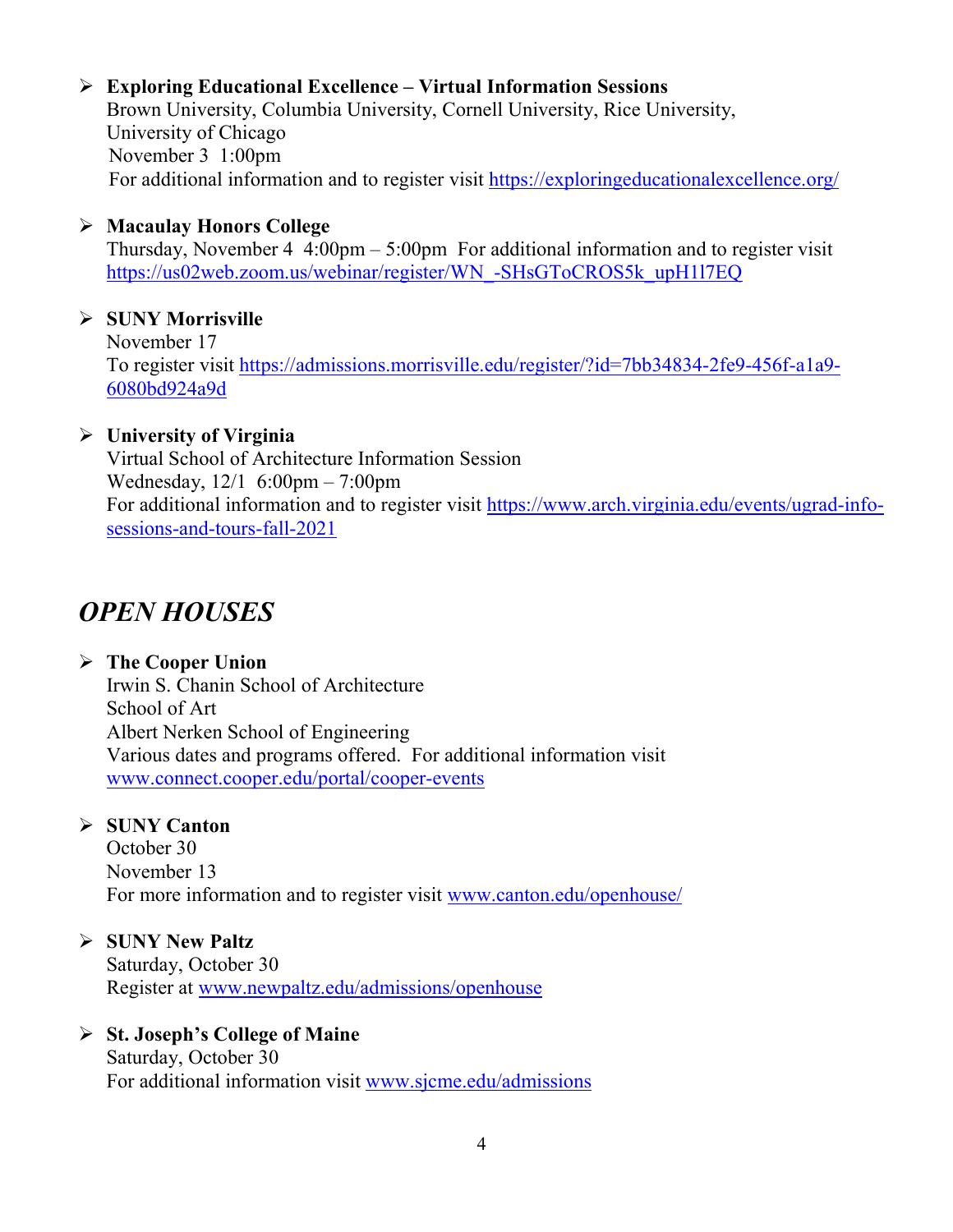### **SUNY Potsdam**

Saturday, October 30 Saturday, November 13 For additional information visit [www.potsdam.edu](http://www.potsdam.edu/)

### **Suffolk University**

October 31 Visit [www.Suffolk.edu/openhouse](http://www.suffolk.edu/openhouse) for additional information

### **Champlain College**

November 6 9:00am – 3:00pm Register at [www.champlain.edu/foh](http://www.champlain.edu/foh)

### **Nichols College**

Sunday, 11/7 9:00am – 2:00pm For additional information and to register visit [www.nichols.edu/admission](http://www.nichols.edu/admission)

### **Molloy College**

Sunday, November 7 12noon Register at [www.molloy.edu/admissions/open-house](http://www.molloy.edu/admissions/open-house)

### **University of Dayton**

Sunday, November 7 For additional information visit [www.admission.udayton.edu/openhouse](http://www.admission.udayton.edu/openhouse)

#### **York College – Virtual**

Sunday,  $11/7$  11:00am – 1:00pm School of Arts & Sciences Sunday, 11/14 11:00am – 1:00pm School of Business & Information Systems Sunday, 11/21 11:00am – 1:00pm School of Health Sciences & Professional Programs For additional information and to register visit <https://www.york.cuny.edu/admissions/openhouse>

### **LeMoyne College**

Sunday, 11/7 10:00am For additional information visit<https://lemoyne.edu/Events/Open-House>

### **University of Scranton**

November 7 For additional information visit [www.scranton.edu/openhouse](http://www.scranton.edu/openhouse)

### **Eckerd College**

Monday, 11/8 8:00am – 11:30am On Campus Open House For additional information visit<https://www.eckerd.edu/admissions/open-house/>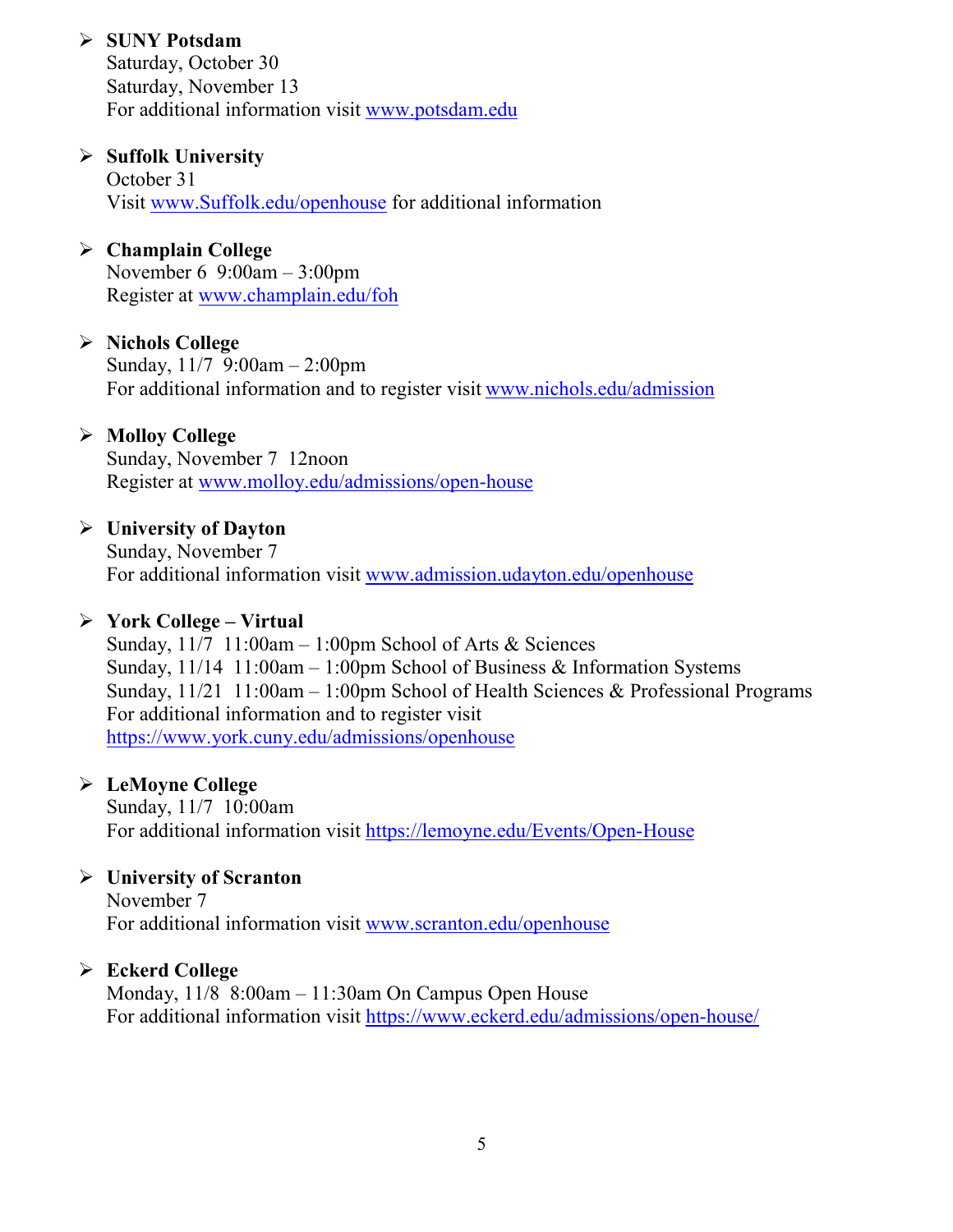### **SUNY Geneseo**

In Person November 11 For additional information visit <https://www.geneseo.edu/admissions/virtual-fall-open-house>

 **SUNY Cortland** Thursday, November 11 To learn more and register visit [www.cortland.edu/visit](http://www.cortland.edu/visit)

### **James Madison University**

November 13 – On Campus For additional information visit [www.jmu.edu/openhouses](http://www.jmu.edu/openhouses)

### **SUNY Plattsburgh**

Saturday, November 13 For additional information visit<https://www.plattsburgh.edu/admissions/visit/open-house.html>

### **Bryant University**

November 13 Register at<https://explore.bryant.edu/portal/fallopenhouse>

### **St. John Fisher College**

Saturday, November 13 Saturday, January 22 For additional information visit<https://go.sjfc.edu/visitfisher>

### **SUNY Morrisville**

November 13 December 4 For additional information visit [www.morrisville.edu/open-house](http://www.morrisville.edu/open-house)

#### **UMass Lowell**

In-Person Open House Sunday, 11/14 Visit <https://go.uml.edu/register/open-house-november> to register Virtual Exploratory Open House Wednesday, 12/8 Visit<https://go.uml.edu/register/virtual-open-house-december> to register Wednesday, 1/26 Visit<https://go.uml.edu/register/virtual-open-house-january> to register

### **SUNY Brockport**

November 13 Register today at [www.apply.brockport.edu/portal/openhouse2021](http://www.apply.brockport.edu/portal/openhouse2021)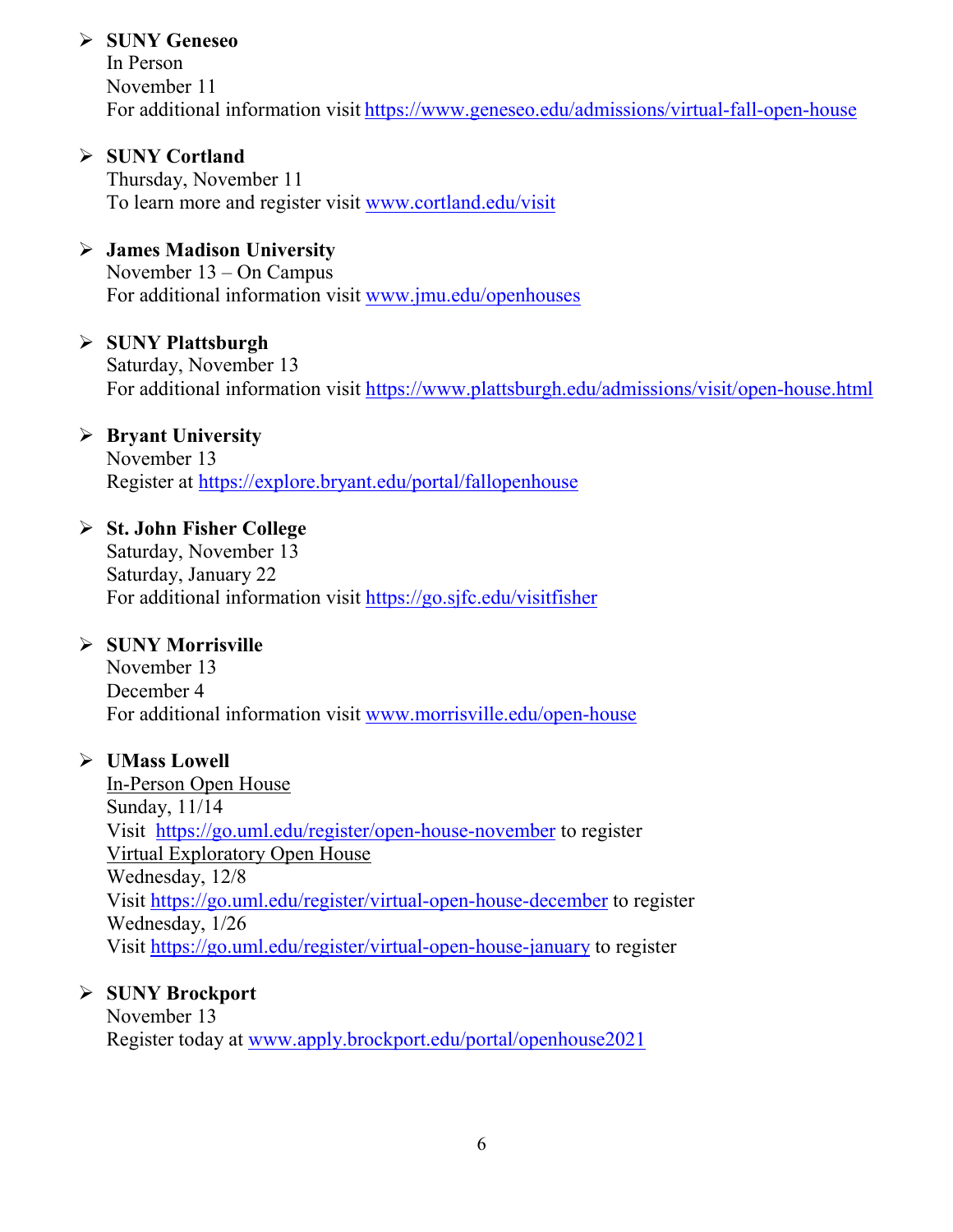### **Arcadia University**

Saturday, November 13 12:30pm – 5:00pm For additional information visit<https://www.arcadia.edu/admissions/visit-arcadia>

### **Mitchell College**

November 13 For additional information and to register visit<https://www.mitchell.edu/visit-us/>

### **Vaughn College**

November 13 For additional information and to register visit [https://meetthefutureyou.com](https://meetthefutureyou.com/)

### **SUNY Delhi**

Saturdays November 13 December 4 For additional information visit<https://delhi.edu/openhouse>

### **American International College**

Saturday, November 13 10:00am – 1:00pm To register visit [www.aic.edu/oh](http://www.aic.edu/oh)

### **Bucknell University**

Saturday, November 13 8:30am – 3:00pm Virtual visits available also For additional information visit [https://www.bucknell.edu/meet-bucknell/plan-visit/open](https://www.bucknell.edu/meet-bucknell/plan-visit/open-houses/fall-open-houses)[houses/fall-open-houses](https://www.bucknell.edu/meet-bucknell/plan-visit/open-houses/fall-open-houses)

### **Montclair State University**

Sunday, November 17 For additional information and to register visit<https://www.montclair.edu/admissions/visit-us/>

### **Nassau Community College Virtual Open House**

Wednesday, November 17 6:30pm Wednesday, December 1 6:30pm You must register ahead of time to receive the zoom link. To register visit<https://ncc.edu/openhouse>

### **Niagara University**

Many open house dates and various programs available in person and on-line. For a complete listing visit [https://apply.niagara.edu/portal/admission](https://apply.niagara.edu/portal/admission-events?utm_source=slate&utm_medium=email&utm_campaign=usnews_hs_email)[events?utm\\_source=slate&utm\\_medium=email&utm\\_campaign=usnews\\_hs\\_email](https://apply.niagara.edu/portal/admission-events?utm_source=slate&utm_medium=email&utm_campaign=usnews_hs_email)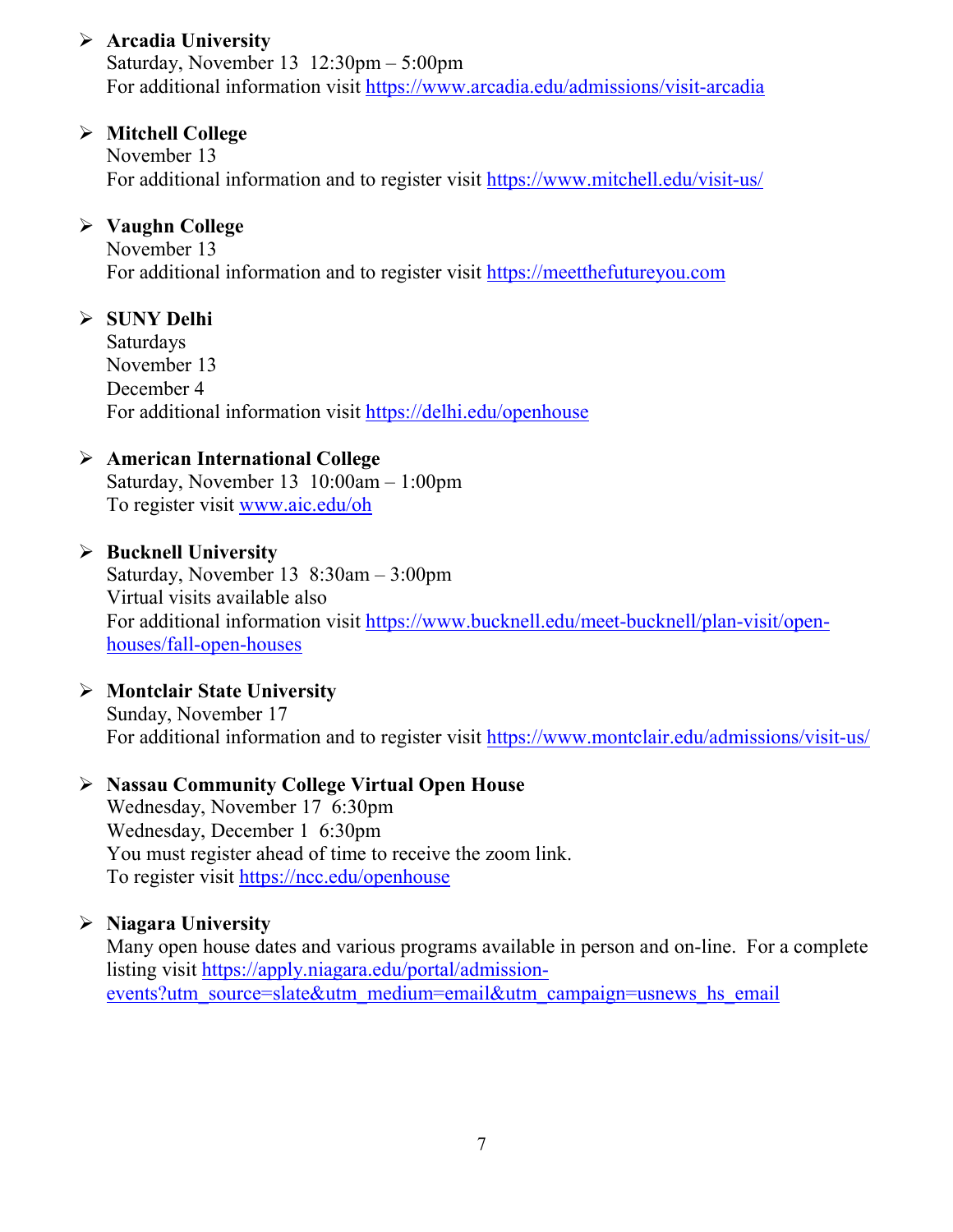# *VIRTUAL COLLEGE CAMPUS TOURS*

- $\triangleright$  Many colleges have registered with the following websites to provide students and families with virtual campus tours. Be sure to check them out!
	- o [www.campustours.com](http://www.campustours.com/)
	- o [www.youvisit.com](http://www.youvisit.com/)
	- o [www.ecampustours.com](http://www.ecampustours.com/)

# *COLLEGE FAIRS/SPECIAL PROGRAMS*

 **Western Suffolk Counselors' Association – Long Island Virtual College Fair** October 12 – November 30 Chat with admissions counselors at participating colleges on: Sunday, 11/14 2:00pm – 4:00pm Students can register by visiting<https://longislandcollegefairs.swoogo.com/Registration>

 **The Princeton Review SAT and ACT and AP Prep and Tutoring** SAT and ACT Tests are around the corner! Don't miss the opportunity to register for virtual prep courses through our partnership with The Princeton Review.

 \*For complete course schedules, visit [www.princetonreview.com/huntingtonhs](http://www.princetonreview.com/huntingtonhs) or call (800) 2REVIEW. Huntington High School students receive a 30% discount off ALL Courses, including AP, SAT and ACT courses

 **Alpha Phi Alpha/Eta Theta Lambda – HBCU Virtual College Tour** Saturday, October 30 For additional information and to register visit [www.etleducationfoundation.org](http://www.etleducationfoundation.org/)

### **Oberlin College & Conservatory**

Apply to the Fall Multicultural Visit Program for an all-expenses-paid trip to Oberlin College. October 28 – 30 (In Person) Application deadline 10/11 November 4 – 6 (In Person) Application deadline 10/11 December  $1 - 3$  (Virtual) No application deadline For additional information and to apply visit https://connect.oberlin.edu/register/mypapp\_2021

### **SUNY: EOP Information Sessions**

Thursday, November 4 3pm, [https://engage.suny.edu/portal/eop\\_sessions?id=d476f4f0-9eb5-](https://engage.suny.edu/portal/eop_sessions?id=d476f4f0-9eb5-4eee-8515-0e5fabf155ee) [4eee-8515-0e5fabf155ee](https://engage.suny.edu/portal/eop_sessions?id=d476f4f0-9eb5-4eee-8515-0e5fabf155ee) Thursday, November 18 3pm, [https://engage.suny.edu/portal/eop\\_sessions?id=3ec34301-e061-](https://engage.suny.edu/portal/eop_sessions?id=3ec34301-e061-4f4e-b1db-333b64ef5fc1) [4f4e-b1db-333b64ef5fc1](https://engage.suny.edu/portal/eop_sessions?id=3ec34301-e061-4f4e-b1db-333b64ef5fc1) Thursday, December 16 3pm, [https://engage.suny.edu/portal/eop\\_sessions?id=9d71e98e-68b1-](https://engage.suny.edu/portal/eop_sessions?id=9d71e98e-68b1-421c-8fbe-6b90915ba08d)

[421c-8fbe-6b90915ba08d](https://engage.suny.edu/portal/eop_sessions?id=9d71e98e-68b1-421c-8fbe-6b90915ba08d)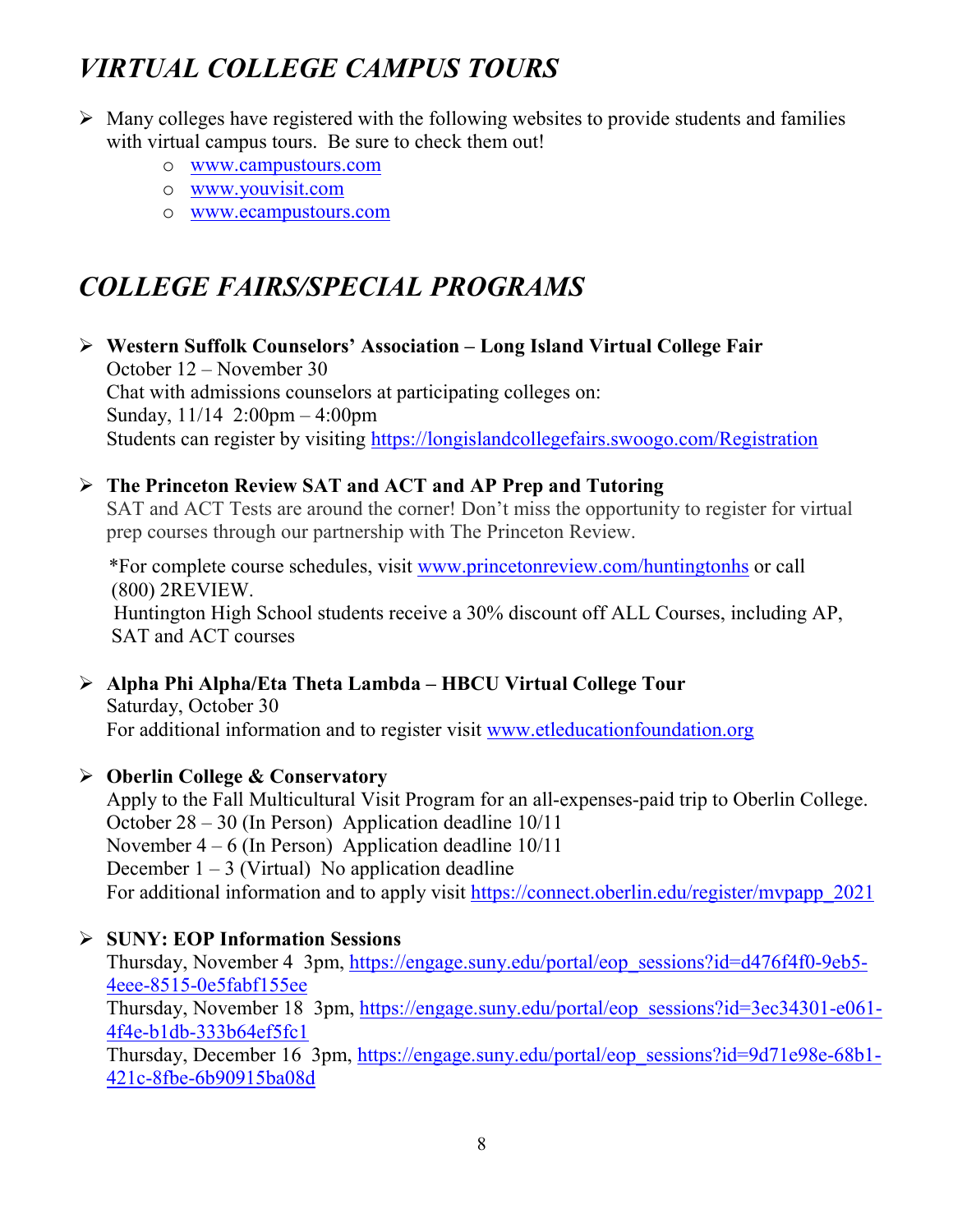**SUNY: Hey Sports Fans!** Learn about degree options for sports-related careers. Thursday, November 4 6:30pm, [https://engage.suny.edu/register/?id=cdd64ada-ab61-4be4-](https://engage.suny.edu/register/?id=cdd64ada-ab61-4be4-9b60-c24c1746a541) [9b60-c24c1746a541](https://engage.suny.edu/register/?id=cdd64ada-ab61-4be4-9b60-c24c1746a541)

### **SUNY: Which SUNY are you?** Wednesday, November 17 5:30pm, [https://engage.suny.edu/portal/which\\_suny\\_virtual?id=76941883-6783-43ee-8d5c](https://engage.suny.edu/portal/which_suny_virtual?id=76941883-6783-43ee-8d5c-a7f8d04633ab)[a7f8d04633ab](https://engage.suny.edu/portal/which_suny_virtual?id=76941883-6783-43ee-8d5c-a7f8d04633ab) Wednesday, December 15 5:30pm, [https://engage.suny.edu/portal/which\\_suny\\_virtual?id=1622a0c7-8128-4cd8-b040](https://engage.suny.edu/portal/which_suny_virtual?id=1622a0c7-8128-4cd8-b040-a0702589af91) [a0702589af91](https://engage.suny.edu/portal/which_suny_virtual?id=1622a0c7-8128-4cd8-b040-a0702589af91)

 **St. Thomas Aquinas – Long Island Instant Decision Day and Campus Tour** November 6 & 7 beginning at 12:00 noon. Students apply and receive instant acceptance to STAC. They will review your application while you take a campus tour. For additional information about this event visit [https://www.stac.edu/li-instant-decision-day](https://www.stac.edu/li-instant-decision-day-and-campus-tour)[and-campus-tour](https://www.stac.edu/li-instant-decision-day-and-campus-tour)

### **University of Dayton – School of Engineering**

Explore Engineering Event Saturday, 11/13 11:00 am – 12:00 noon Optional campus tour To register visit [https://udayton.edu/engineering/k-12](https://udayton.edu/engineering/k-12-programs/explore_engineering/index.php?utm_campaign=admemc21&utm_source=tx&utm_medium=email&utm_content=ee) [programs/explore\\_engineering/index.php?utm\\_campaign=admemc21&utm\\_source=tx&utm\\_m](https://udayton.edu/engineering/k-12-programs/explore_engineering/index.php?utm_campaign=admemc21&utm_source=tx&utm_medium=email&utm_content=ee) [edium=email&utm\\_content=ee](https://udayton.edu/engineering/k-12-programs/explore_engineering/index.php?utm_campaign=admemc21&utm_source=tx&utm_medium=email&utm_content=ee) Extra Explore Engineering Morning Bonus Event 9:00 am Optional campus tour 10:00 am – 12:30 pm Parent/Student Resource Fair Networking and Lunch To register visit [https://udayton.edu/engineering/k-12-programs/extra](https://udayton.edu/engineering/k-12-programs/extra-exploring.php?utm_campaign=admemc21&utm_source=tx&utm_medium=email&utm_content=ee)[exploring.php?utm\\_campaign=admemc21&utm\\_source=tx&utm\\_medium=email&utm\\_content](https://udayton.edu/engineering/k-12-programs/extra-exploring.php?utm_campaign=admemc21&utm_source=tx&utm_medium=email&utm_content=ee)  $=$ ee

### **New York Urban League College and Career Fair**

Saturday, 11/13 11am-3:30pm Denny Farrell Riverbank State Park 676 Riverside Drive, New York, NY 10031 To register visit [https://www.nyul.org/event-info/nyul-college-career-fair-](https://www.nyul.org/event-info/nyul-college-career-fair-2021?utm_source=New+York+Urban+League+-+General&utm_campaign=ed656bc543-EMAIL_CAMPAIGN_10_18_2021_CCFair_Students_02&utm_medium=email&utm_term=0_19c536785a-ed656bc543-112453722&ct=t(EMAIL_CAMPAIGN_10_18_2021_CCFair_Students_02))[2021?utm\\_source=New+York+Urban+League+-+General&utm\\_campaign=ed656bc543-](https://www.nyul.org/event-info/nyul-college-career-fair-2021?utm_source=New+York+Urban+League+-+General&utm_campaign=ed656bc543-EMAIL_CAMPAIGN_10_18_2021_CCFair_Students_02&utm_medium=email&utm_term=0_19c536785a-ed656bc543-112453722&ct=t(EMAIL_CAMPAIGN_10_18_2021_CCFair_Students_02)) [EMAIL\\_CAMPAIGN\\_10\\_18\\_2021\\_CCFair\\_Students\\_02&utm\\_medium=email&utm\\_term=0](https://www.nyul.org/event-info/nyul-college-career-fair-2021?utm_source=New+York+Urban+League+-+General&utm_campaign=ed656bc543-EMAIL_CAMPAIGN_10_18_2021_CCFair_Students_02&utm_medium=email&utm_term=0_19c536785a-ed656bc543-112453722&ct=t(EMAIL_CAMPAIGN_10_18_2021_CCFair_Students_02)) [\\_19c536785a-ed656bc543-](https://www.nyul.org/event-info/nyul-college-career-fair-2021?utm_source=New+York+Urban+League+-+General&utm_campaign=ed656bc543-EMAIL_CAMPAIGN_10_18_2021_CCFair_Students_02&utm_medium=email&utm_term=0_19c536785a-ed656bc543-112453722&ct=t(EMAIL_CAMPAIGN_10_18_2021_CCFair_Students_02)) [112453722&ct=t\(EMAIL\\_CAMPAIGN\\_10\\_18\\_2021\\_CCFair\\_Students\\_02\)](https://www.nyul.org/event-info/nyul-college-career-fair-2021?utm_source=New+York+Urban+League+-+General&utm_campaign=ed656bc543-EMAIL_CAMPAIGN_10_18_2021_CCFair_Students_02&utm_medium=email&utm_term=0_19c536785a-ed656bc543-112453722&ct=t(EMAIL_CAMPAIGN_10_18_2021_CCFair_Students_02))

### **Drexel University**

Exploring Your Academic Interests Wednesday, November 17 6:00pm – 7:00pm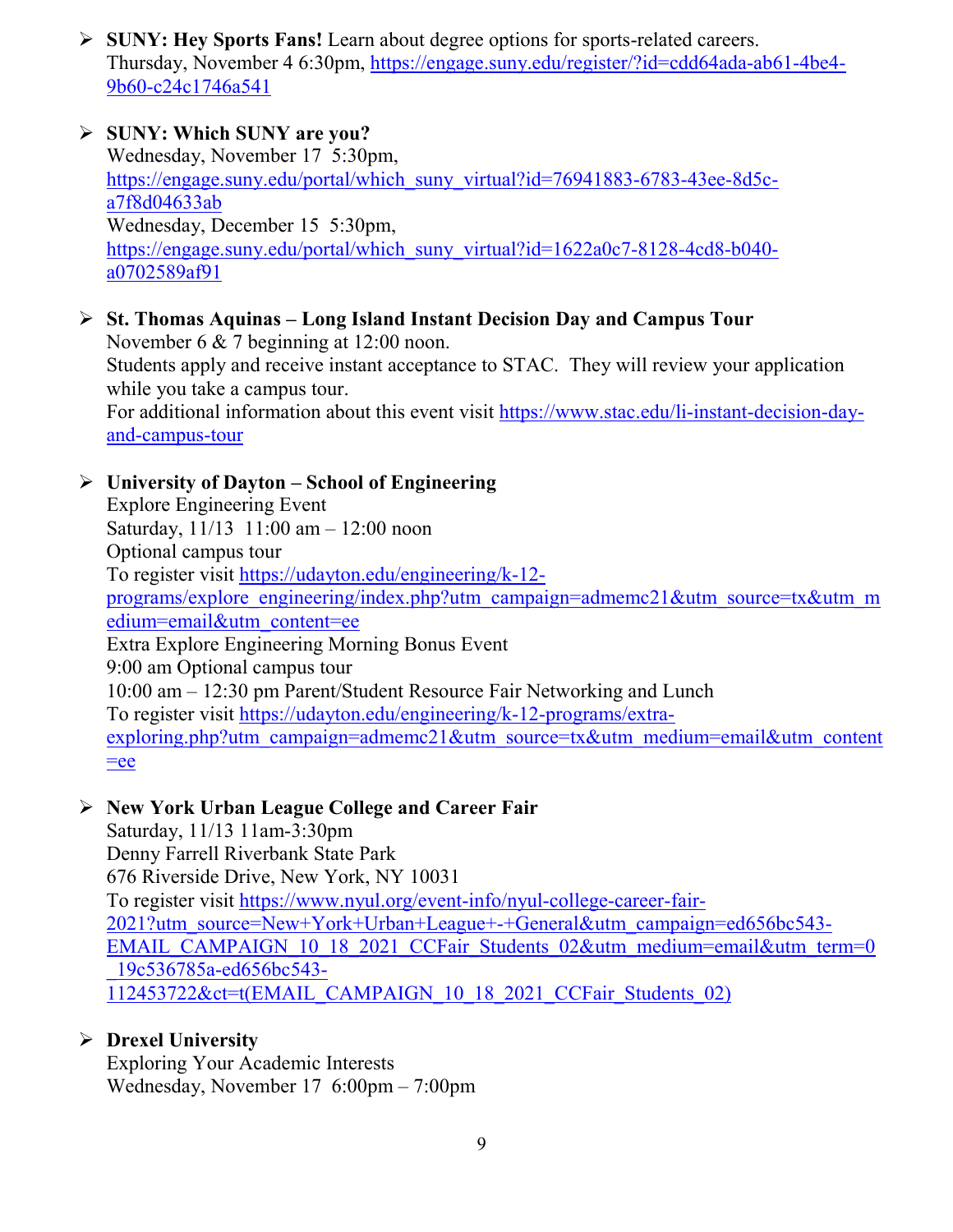For additional information visit

[https://drexel.edu/undergrad/visit/webinars?utm\\_source=slate&utm\\_medium=email&utm\\_cam](https://drexel.edu/undergrad/visit/webinars?utm_source=slate&utm_medium=email&utm_campaign=app-prep-wkshp-counselors-gen) [paign=app-prep-wkshp-counselors-gen](https://drexel.edu/undergrad/visit/webinars?utm_source=slate&utm_medium=email&utm_campaign=app-prep-wkshp-counselors-gen)

# *FINANCIAL AID/SCHOLARSHIPS*

### *CSS PROFILE (AVAILABLE 10/1/2021)*

If one of your colleges requires the CSS Profile, you must complete the profile online via [www.collegeboard.org](http://www.collegeboard.org/). The Profile assists colleges in awarding private scholarships and grants. The Profile can only be accessed online.

### *FAFSA Free Application for Federal Student Aid- (AVAILABLE 10/1/2021)*

- The FAFSA is the form used by all two- and four-year colleges, universities and career schools for the awarding of [federal student aid](http://studentaid.ed.gov/students/publications/student_guide/2010-2011/english/typesofFSA_grants.htm) and most state and college aid. Students should apply as soon as possible online via [www.fafsa.gov.](http://www.fafsa.gov/)
- Sign up for your **Federal Student Aid ID # NOW! Both Students and Parents**  need to have an FSA ID. Visit [www.fsaid.ed.gov](http://www.fsaid.ed.gov/) to do so.

 **SUNY Suffolk Financial Aid Workshops – Several Dates Offered** For additional information and to register visit [https://forms.office.com/Pages/ResponsePage.aspx?id=rvKh7TI4jU6EyKUMKpxiL9ODNjm6h](https://forms.office.com/Pages/ResponsePage.aspx?id=rvKh7TI4jU6EyKUMKpxiL9ODNjm6hwZPo-wgbVOqGKBUMjAzWlFKQUxYMUpCVjBHRkJJOEU1TEhNUi4u) [wZPo-wgbVOqGKBUMjAzWlFKQUxYMUpCVjBHRkJJOEU1TEhNUi4u](https://forms.office.com/Pages/ResponsePage.aspx?id=rvKh7TI4jU6EyKUMKpxiL9ODNjm6hwZPo-wgbVOqGKBUMjAzWlFKQUxYMUpCVjBHRkJJOEU1TEhNUi4u)

### **SUNY FAFSA Completion Workshops**

- Time for Completion Tuesdays, November 9 6pm, <https://engage.suny.edu/register/?id=8a77ccff-35a6-4b3f-9f43-6b4be5c28b19>
- Time for Completion Tuesdays, November 16 6pm, <https://engage.suny.edu/register/?id=06fb703c-3cb5-476c-a5a1-37e73708f764>
- Time for Completion Tuesdays, November 23 6pm, <https://engage.suny.edu/register/?id=0cbd30b4-9963-4a5e-b449-679227431bde>
- Tiempo para completar tu solicitud para ayuda financier, November 30 6pm, <https://engage.suny.edu/register/?id=dcae4277-8088-4102-9693-e6bebf732455>

### **Scholarships.com**

Register today at [www.scholarships.com](http://www.scholarships.com/) to receive **FREE** scholarship information

### **Fastweb.com**

Register today at [www.fastweb.com](http://www.fastweb.com/) to receive **FREE** scholarship information.

### **My College Dollars**

Register today at [www.mycollegedollars.com](http://www.mycollegedollars.com/) to receive **FREE** scholarship information.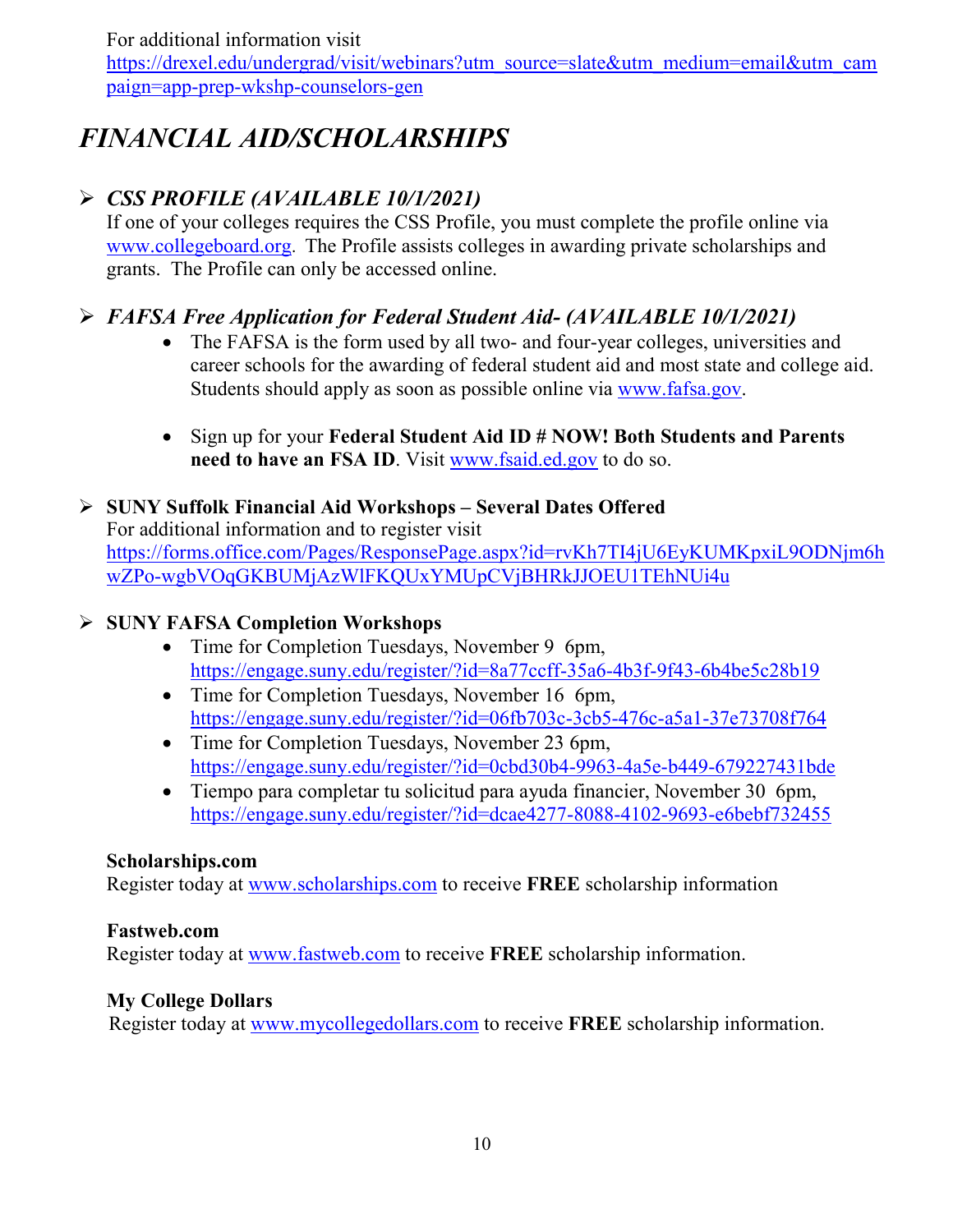### **Scholarships**

 Visit the websites below for scholarship opportunities: [www.connections101.com](http://www.connections101.com/) [www.scholarships4students.com](http://www.scholarships4students.com/) [www.fastweb.com](http://www.fastweb.com/) [www.scholarshipexperts.com](http://www.scholarshipexperts.com/) [www.scholarships.com](http://www.scholarships.com/) [www.finaid.org](http://www.finaid.org/)

### **NYS Regents Awards for Children of Deceased and Disabled Veterans**

Provides \$450 per year to students whose parent(s) served in the U.S. Armed Forces during specified periods of war or national emergency and, as a result of service, either died, suffered a 40% or more disability, was classified as missing in action, or was a prisoner of war. The veteran must currently be a New York State resident or have been a New York State resident at the time of death or classification as missing in action. For additional information visit <https://www.hesc.ny.gov/pay-for-college/military-corner.html>

### **NYS Military Enhanced Recognition Incentive and Tribute (MERIT)**

The Military Enhanced Recognition Incentive and Tribute (MERIT) Scholarship provides financial aid to children, spouses and financial dependents of members of the United States Armed Forces or state organized militia who, at any time on or after August 2, 1990, while New York State residents, died or became severely and permanently disabled while performing their military duties, whether in combat or not. For additional information visit <https://www.hesc.ny.gov/pay-for-college/military-corner.html>

### **NYS STEM Incentive Program**

Provides full SUNY or CUNY tuition scholarship for top 10 percent of NYS high school students if pursuing STEM degree and work in a STEM field in NYS for 5 years. For additional information visit [www.hesc.ny.gov](http://www.hesc.ny.gov/)

### **NYS Math & Science Teaching Incentive Scholarship**

Offered for students to pursue careers in secondary math and science teachers. For more information visit [www.hesc.ny.gov](http://www.hesc.ny.gov/)

 **NYS Teacher Education Assistance for College and Higher Education (TEACH) Grant** Grants up to \$4,000.00 per year to students in exchange for service at public or private elementary or secondary schools that serve students from low-income families. For more information visit [www.hesc.ny.gov](http://www.hesc.ny.gov/) 

### **NYS Tuition Assistance Program (TAP)**

Helps eligible NY residents pay tuition at approved schools in NYS. Annual TAP awards can be up to \$5,665.00. Because TAP is a grant – it does not have to be paid back. For additional information visit [www.hesc.ny.gov/tap](http://www.hesc.ny.gov/tap)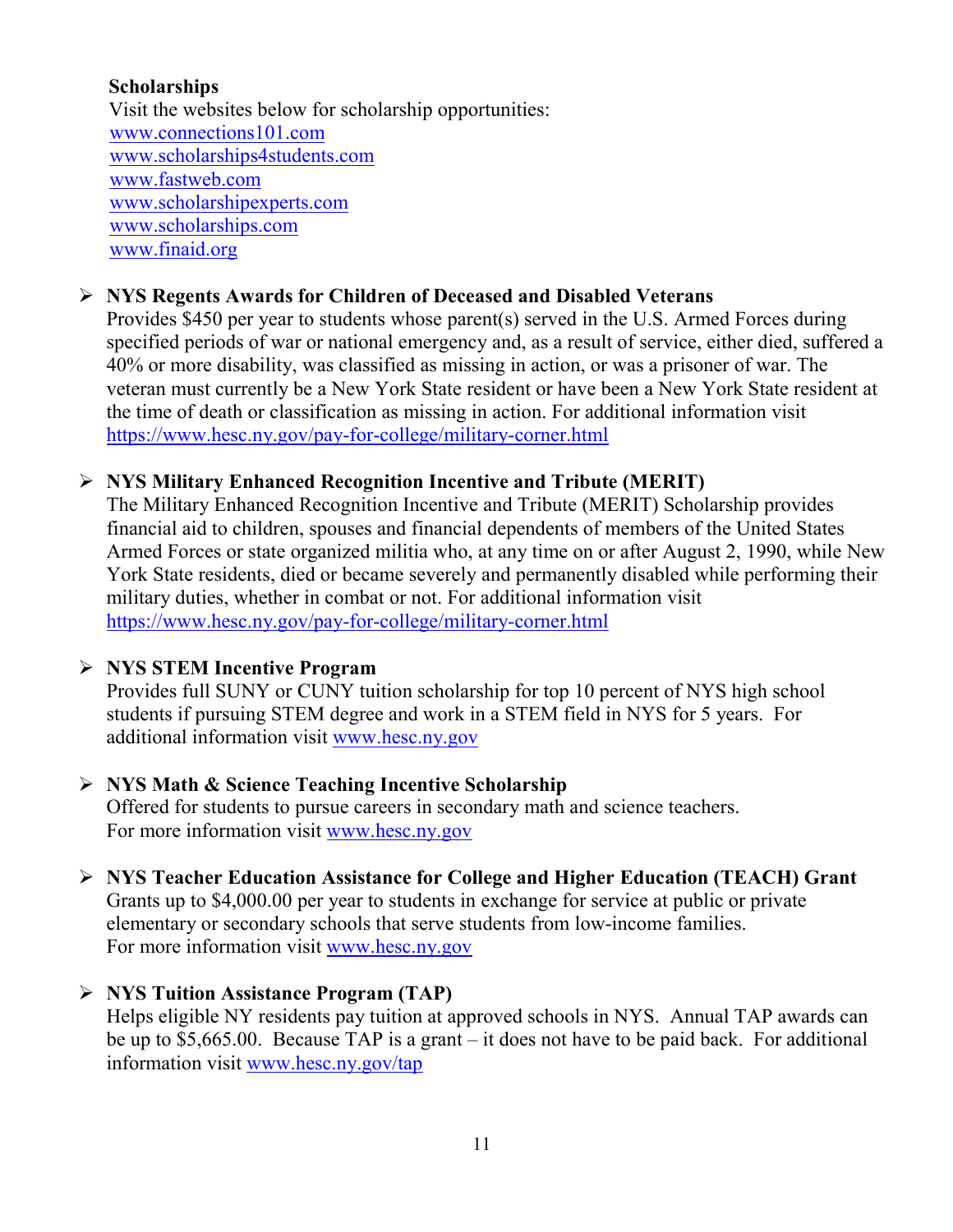### **NYS Excelsior Scholarship**

The program covers tuition for eligible SUNY and CUNY students whose families who earn \$125,000. For additional information visit [www.hesc.ny.gov/](http://www.hesc.ny.gov/)excelsior

### **NYS Dream Act**

The Senator Jose Peralta NYS DREAM Act (DREAM Act) allows undocumented and other eligible students to apply for New York State financial aid. Students who meet the NYS DREAM Act's eligibility requirements for high school attendance, high school completion, instate SUNY or CUNY tuition, and citizenship or immigration status will be able to apply for one or more NYS student financial aid programs. For additional information visit [www.hesc.ny.gov/dream](http://www.hesc.ny.gov/dream)

### o **SUNY NYS Dream ACT Workshops:**

- o Saturday, November 6 10am-English session, [https://engage.suny.edu/portal/dream\\_act\\_workshops?id=74685943-7c49-](https://engage.suny.edu/portal/dream_act_workshops?id=74685943-7c49-4330-b779-55ad83c5ba99) [4330-b779-55ad83c5ba99](https://engage.suny.edu/portal/dream_act_workshops?id=74685943-7c49-4330-b779-55ad83c5ba99)
- o Saturday, November 6 12pm-Spanish session, [https://engage.suny.edu/portal/dream\\_act\\_workshops?id=3808f271-4ffb-4aab](https://engage.suny.edu/portal/dream_act_workshops?id=3808f271-4ffb-4aab-b9bd-507281ac28c2)[b9bd-507281ac28c2](https://engage.suny.edu/portal/dream_act_workshops?id=3808f271-4ffb-4aab-b9bd-507281ac28c2)

### **NYS Enhanced Tuition Award**

This program enables NY students attending private not-for-profit colleges in NY to receive financial assistance to complete their college degree. The program provides a maximum award of \$6,000, requires participating private colleges to provide a match and freeze student tuition for the duration of the award – maximizing the financial benefit to the student. For additional information visit [www.hesc.ny.gov](http://www.hesc.ny.gov/)

#### **Scholarship Opportunities for African American Students** For Additional information visit [www.scholarshiplibrary.com/index\\_php?title=Category:African\\_American&pageuntil=CSF-](http://www.scholarshiplibrary.com/index_php?title=Category:African_American&pageuntil=CSF-%20%20%20McCall+Educational+Foundation#mw-pages)[McCall+Educational+Foundation#mw-pages](http://www.scholarshiplibrary.com/index_php?title=Category:African_American&pageuntil=CSF-%20%20%20McCall+Educational+Foundation#mw-pages)

#### **College Board Scholarship Opportunities** Various scholarship opportunities available. For additional information visit [https://opportunity.collegeboard.org/home?SFMC\\_cid=EM383801&rid=47436562](https://opportunity.collegeboard.org/home?SFMC_cid=EM383801&rid=47436562)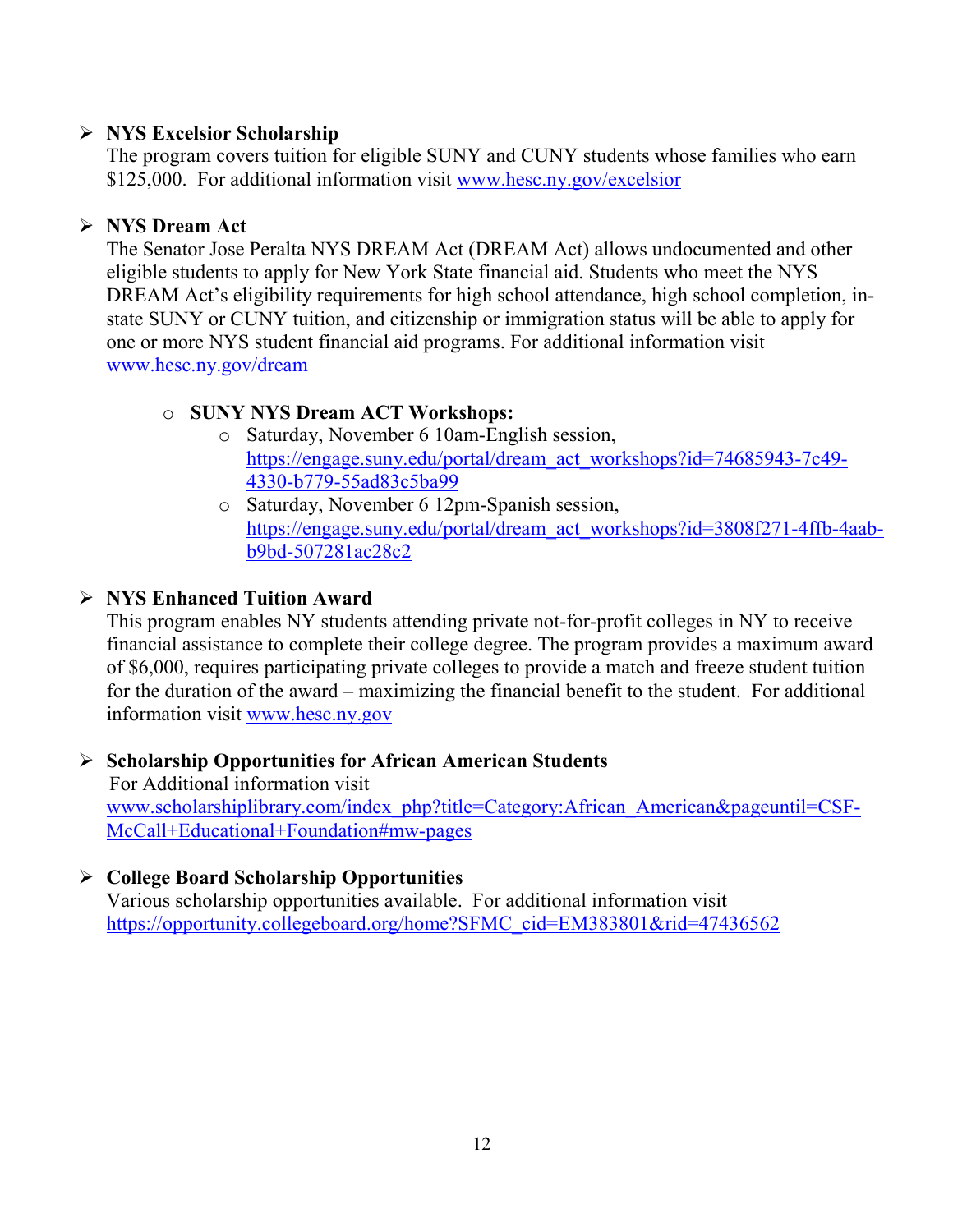### **Boston University Board of Trustee Scholarship Opportunity**

We are pleased to announce the 46th annual Boston University Trustee Scholarship Competition. For more than four decades, the Boston University Trustee Scholars Program has attracted students with outstanding academic ability from around the world. Trustee Scholars rank at the top of their classes and demonstrate exceptional leadership in their schools and communities. Scholarship recipients are selected by a faculty committee from a competitive pool of applicants after rigorous review. The Trustee Scholarship covers full undergraduate tuition plus orientation and mandatory undergraduate student fees for four years. To be considered, students must submit their application for admission with one Trustee Scholarship essay by **December 1, 2021**. More information about the Trustee Scholarship can be found by visiting [https://www.bu.edu/admissions/tuition-aid/scholarships-financial-aid/first-year](https://www.bu.edu/admissions/tuition-aid/scholarships-financial-aid/first-year-merit/trustee/?j=151414&sfmc_sub=6082702&l=205_HTML&u=4296959&mid=514005790&jb=9)[merit/trustee/?j=151414&sfmc\\_sub=6082702&l=205\\_HTML&u=4296959&mid=514005790&](https://www.bu.edu/admissions/tuition-aid/scholarships-financial-aid/first-year-merit/trustee/?j=151414&sfmc_sub=6082702&l=205_HTML&u=4296959&mid=514005790&jb=9)  $jb=9$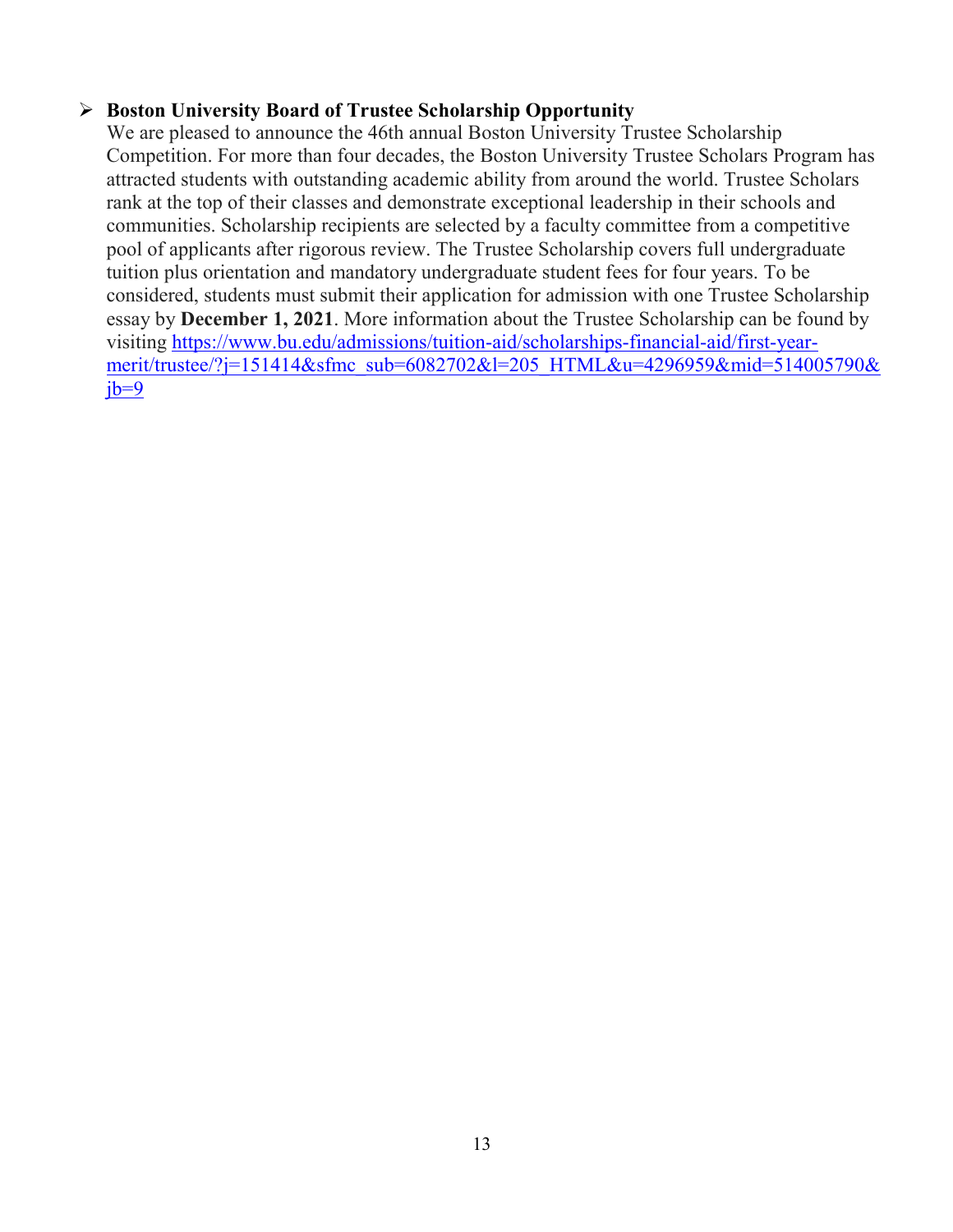

# *La Oficina de Universidad Friday Flyer 29 de Octubre de 2021*

### **Estudiantes de grado 12:**

- Únase al aula de Google de College Office lo antes posible si aún no lo ha hecho. El código de la clase es: **gpnvrjt**. Una vez conectado, encontrará una gran cantidad de material a su disposición, desde guías prácticas, videos útiles y documentos, así como una lista de las próximas visitas a universidades virtuales programadas solo para estudiantes de Huntington High School.
- Como recordatorio, asegúrese de registrarse en la cuenta Remind de la Clase de Orientación de 2022 con el código de clase **@ 8d27kc** para que reciba mensajes importantes del Departamento de Orientación. Además, inicie sesión en su cuenta de Naviance y asegúrese de que la dirección de correo electrónico que aparece sea su correo electrónico personal. ¡Su dirección de correo electrónico de HUFSD no es un correo electrónico activo y sin su dirección de correo electrónico personal no recibirá mensajes importantes de Guidance!

#### **Estudiantes de grado 11**:

- Únase al aula de Google de la Oficina de Universidad lo antes posible si aún no lo ha hecho. El código de la clase es: **jilda7q**. Una vez conectado, encontrará una gran cantidad de material a su disposición, desde guías prácticas, videos útiles y documentos, así como una lista de las próximas visitas a universidades virtuales programadas solo para estudiantes de Huntington High School.
- Como recordatorio, asegúrese de registrarse en la cuenta Remind de la Clase de Consejería de 2023 con el código de clase **@mrsbrunon** para que reciba mensajes importantes del Departamento de Consejería. Además, inicie sesión en su cuenta de Naviance y asegúrese de que la dirección de correo electrónico que aparece sea su correo electrónico personal. ¡Su dirección de correo electrónico de HUFSD no es un correo electrónico activo y sin su dirección de correo electrónico personal no recibirá mensajes importantes de Guidance!

# *PRÓXIMOS EVENTOS*

 **3 de noviembre de 2021:** Noche de finalización de FAFSA, 7 p.m. a través de ZOOM (el enlace se compartirá en breve)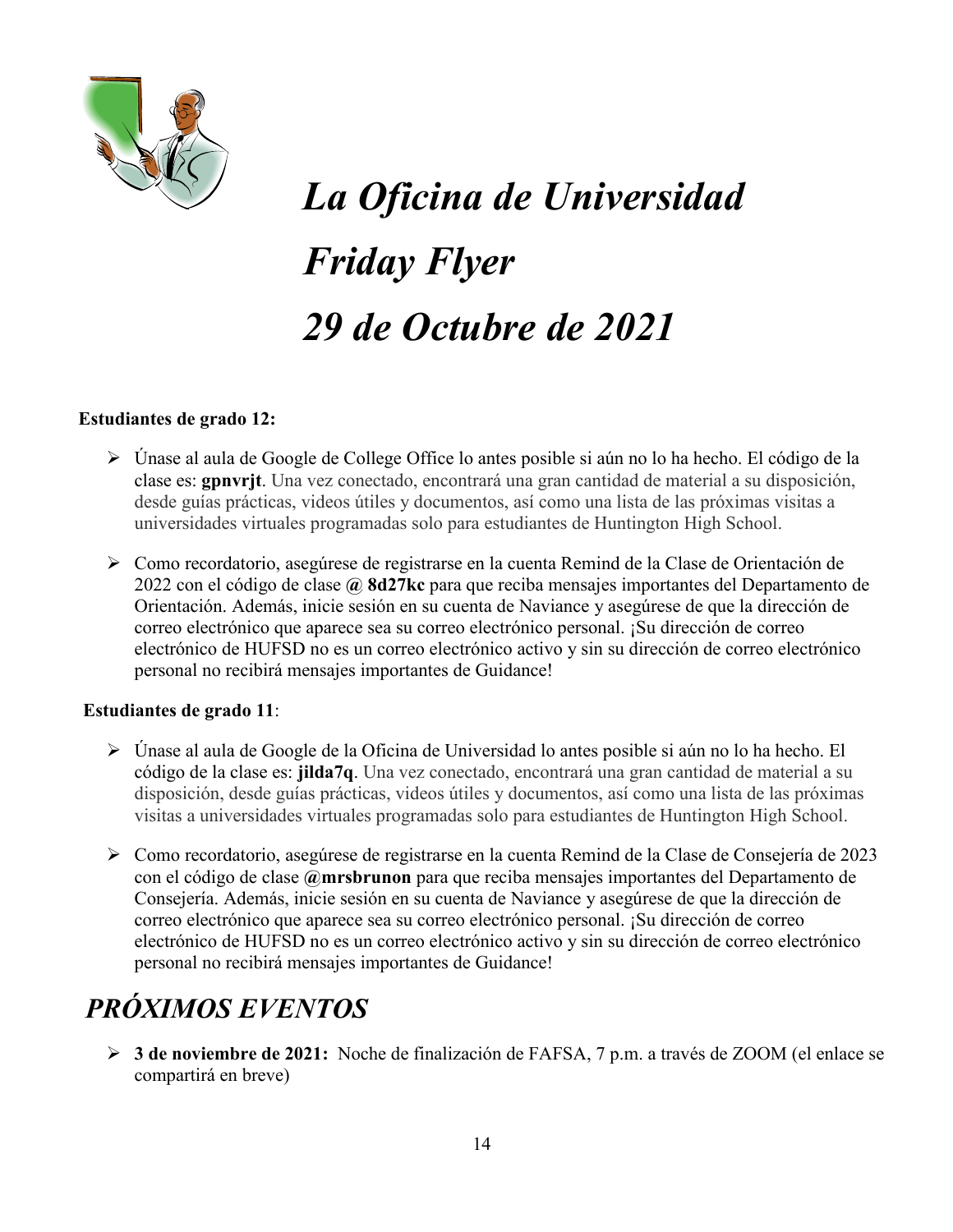# *PRÓXIMAS PRUEBAS ESTANDARIZADAS*

### **Fechas de los exámenes SAT y de las pruebas de materias (fechas límite de inscripción)**

| 4 de diciembre | inscribirse antes del 4 de noviembre (11/23 con el cargo por demora) |
|----------------|----------------------------------------------------------------------|
| 12 de marzo    | inscribirse antes del 11 de febrero (3/1 con el cargo de demora)     |
| 7 de mayo      | inscribirse antes del 8 de abril (4/26 con el cargo de demora)       |
| 4 de junio     | inscribirse antes del 5 de mayo (5/25 con el cargo de demora)        |

Para registrarse: [www.collegeboard.org](http://www.collegeboard.org/)

### **Fechas de los exámenes ACT (plazos de inscripción)**

| 11 de diciembre | inscríbase antes del 5 de noviembre (11/19 con el cargo por demora) |
|-----------------|---------------------------------------------------------------------|
| 12 de febrero   | inscríbase antes del 7 de enero (1/21 con el cargo por demora)      |
| 2 de abril      | inscríbase antes del 25 d febrero (3/11 con el cargo por demora)    |
| 11 de junio     | inscríbase antes del 6 de mayo (5/20 con el cargo por demora)       |
| 16 de julio     | inscríbase antes del 17 de junio (6/4 con el cargo por demora)      |
|                 | *** No ACT de julio disponible en NY ***                            |

Para registrarse: [www.actstudent.org](http://www.actstudent.org/)

# *Visitas de representantes de admisión a la universidad virtual*

Se alienta a los estudiantes de grados 11 y 12 con interés en cualquiera de las siguientes universidades a que se registren para la reunión virtual de admisión que será organizada por el consejero de admisión de la universidad. Simplemente inicie sesión en su cuenta de Naviance y desplácese por la lista de universidades en la sección Novedades. Haga clic en más información y luego regístrese (esquina superior derecha). Una vez registrado, recibirá un correo electrónico de recordatorio cinco días antes de la reunión virtual. Los estudiantes que no se preinscriban todavía pueden asistir a la reunión virtual. El código de la reunión (a través de ZOOM o Google Meet, según la preferencia de la universidad) estará disponible 15 minutos antes de la reunión y se puede encontrar en Naviance, siguiendo los pasos anteriores.

| Fecha    | <b>Comienzo</b>   | <u>Fin</u>         | <b>Universidad</b>                              |
|----------|-------------------|--------------------|-------------------------------------------------|
| 10/29/21 | $3:00$ pm         | $3:45$ pm          | Universidad de Delaware                         |
| 11/1/21  | $3:00$ pm         | 3:45 <sub>pm</sub> | Long Island University                          |
| 11/1/21  | $4:00 \text{ pm}$ | $4:45$ pm          | Universidad de Quinnipiac                       |
| 11/3/21  | $3:00$ pm         | $3:45$ pm          | <b>SUNY Oneonta</b>                             |
| 11/3/21  | $4:00 \text{ pm}$ | $4:45$ pm          | Universidad de West Virginia                    |
| 11/4/21  | $3:00$ pm         | $3:45$ pm          | <b>Texas A&amp;M University-College Station</b> |
| 11/4/21  | $4:00 \text{ pm}$ | $4:45$ pm          | <b>Binghamton University</b>                    |
| 11/4/21  | $5:00$ pm         | 5:45 pm            | Vassar College                                  |
|          |                   |                    |                                                 |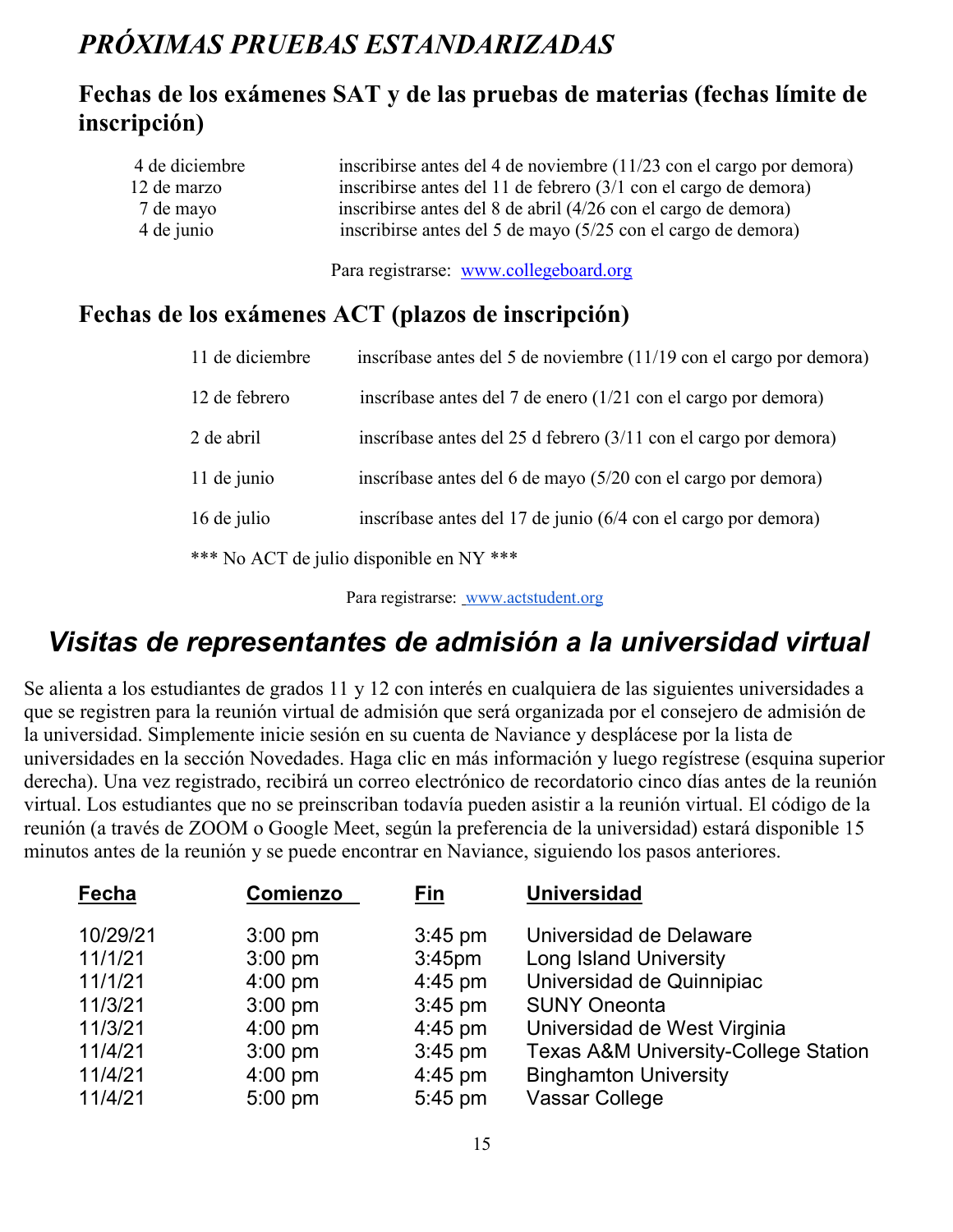| $6:00$ pm         | $6:45$ pm | <b>Bard College</b>                     |
|-------------------|-----------|-----------------------------------------|
| $3:00$ pm         | $3:45$ pm | <b>SUNY Canton</b>                      |
| $6:00 \text{ pm}$ | $6:45$ pm | <b>Dickinson College</b>                |
| $3:00$ pm         | $3:45$ pm | <b>Clarkson University</b>              |
| $3:00 \text{ pm}$ | $3:45$ pm | University of Maine                     |
| $3:00$ pm         | $3:45$ pm | <b>Suffolk County Community College</b> |
| $3:00$ pm         | $3:45$ pm | <b>SUNY ESF</b>                         |
| $3:00$ pm         | $3:45$ pm | <b>SUNY Purchase</b>                    |
| $4:00 \text{ pm}$ | $4:45$ pm | <b>Nassau Community College</b>         |
|                   |           |                                         |

# *SESIONES INFORMATIVAS*

### • **SUNY Upstate Virtual Info Sessions**

Terapia de Radiacion, UltraSound, Ciencias de Laboratorio Clinico, Respiratory Therapy, Medical Imaging/Radiology, Virtual RN, Virtual Upstate Native Pre-Admission Workshop, Physical Therapy, 3+3 Doctor of Physical Therapy, Medical School Advisement Session For dates and additional information visit<https://engage.upstate.edu/portal/virtual-events>

### • **University of Massachusetts – Boston**

Dias de vistazo – Casi todos los sábados durante el semestre de otoño y sesiones de información/recorridas del campus durante la semana Para información adicional visite<https://admissions.umb.edu/freshman-students>

### **Universidad de Chicago**

Sesiones informativas virtuales y en persona Visitas virtuales y en persona Para obtener información adicional, visite <https://collegeadmissions.uchicago.edu/visit>

### **Sesiones de información de CUNY**

2/11 - 4:00 pm Para obtener información adicional, visit[e](https://www.cuny.edu/admissions/undergraduate/welcomecenter/) <https://www.cuny.edu/admissions/undergraduate/welcomecenter/>

#### **Tulane University at Nassau County Museum of Art** Hay muchos programas disponibles.

Para información adicional visite <https://admission.tulane.edu/virtual-visiting>

### • **University de Virginia**

Sesión de Información de la Escuela de Arquitectura Miércoles, 12/1 6:00pm – 7:00pm Para información adicional y para inscribirse visite <https://www.arch.virginia.edu/events/ugrad-info-sessions-and-tours-fall-2021>

### **Explorando Excelencia Educacional – Sesiones Informativas Virtuales** Brown University, Columbia University, Cornell University, Rice University, University of Chicago

3 de Noviembre 1:00pm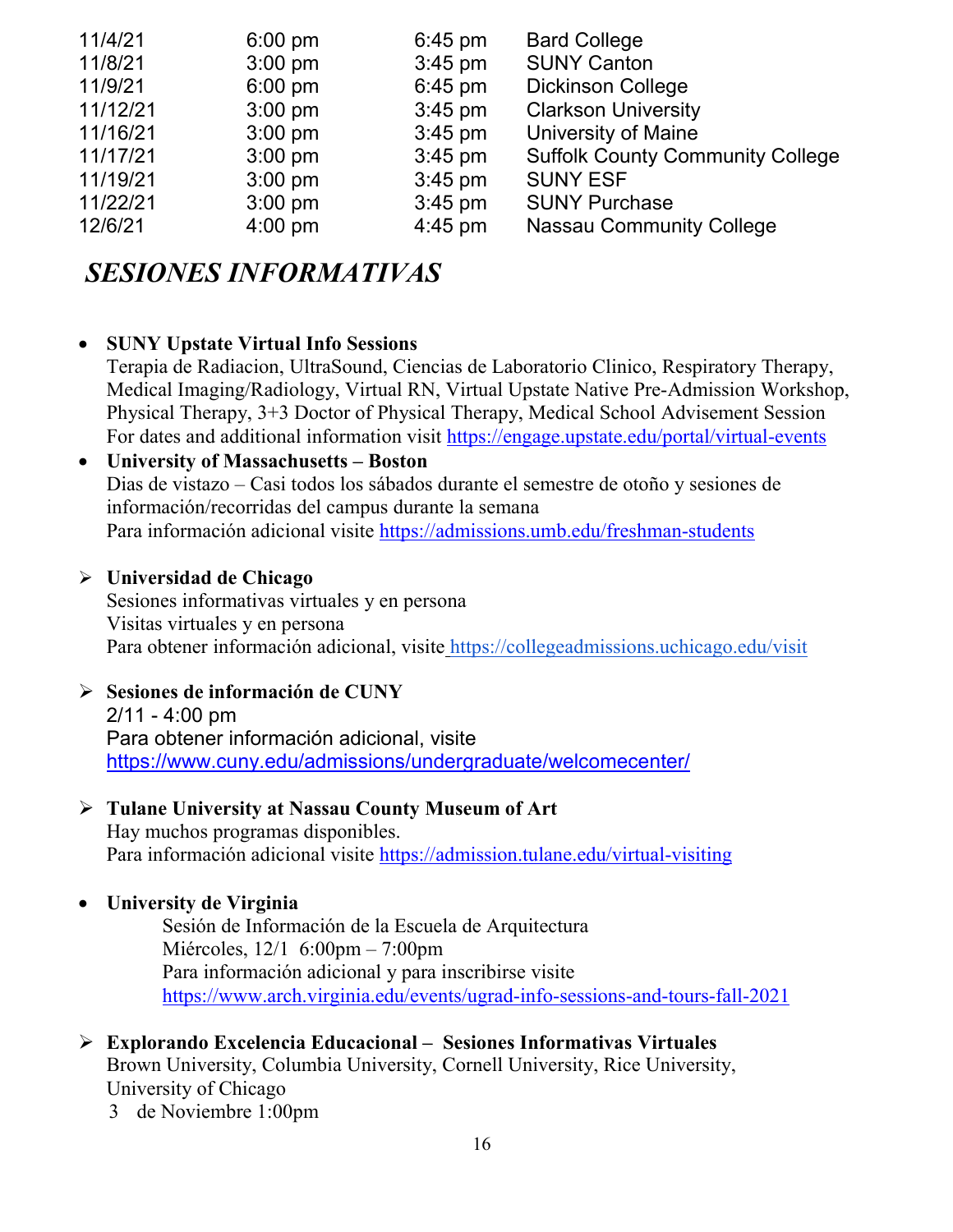Para información adicional y para inscribirse visite<https://exploringeducationalexcellence.org/>

### **The Cooper Union**

Irwin S. Chanin Escuela de Arquitectura Escuela de Arte Albert Nerken Escuela de Ingeniería Ofertas de varias fechas y programas. Para información adicional visite [www.connect.cooper.edu/portal/cooper-events](http://www.connect.cooper.edu/portal/cooper-events)

### **Bryant University**

13 de Noviembre Inscribase a<https://explore.bryant.edu/portal/fallopenhouse>

### **St. John Fisher College**

Sabado, 13 de Noviembre Sabado, 22 de Enero Para informacion adicional visite<https://go.sjfc.edu/visitfisher>

### **SUNY Geneseo**

En persona 11 de noviembre Para obtener información adicional, visite [www.go.geneseo.edu](http://www.go.geneseo.edu/)

### **LeMoyne College**

Domingo, 11/7 10:00 am Para obtener información adicional, visite <https://lemoyne.edu/Events/Open-House>

### **SUNY Morrisville**

13 de noviembre 4 de diciembre Para obtener información adicional, visite, <https://www.morrisville.edu/open-house>

### **James Madison University**

13 e noviembre - En el campus Para obtener información adicional, visite [www.jmu.edu/openhouses](http://www.jmu.edu/openhouses)

### **UMass Lowell**

Domingdo, 11/14 Visite <https://go.uml.edu/register/open-house-november> para registrarse Casa Abierta Explorativa Vrtual Miercoles, 12/8 Visite<https://go.uml.edu/register/virtual-open-house-december> para registrarse Miercoles, 1/26 Visite<https://go.uml.edu/register/virtual-open-house-january> para registrarse

### **Eckerd College**

Lunes, 11/8 8:00am – 11:30am Casa Abierta en Persona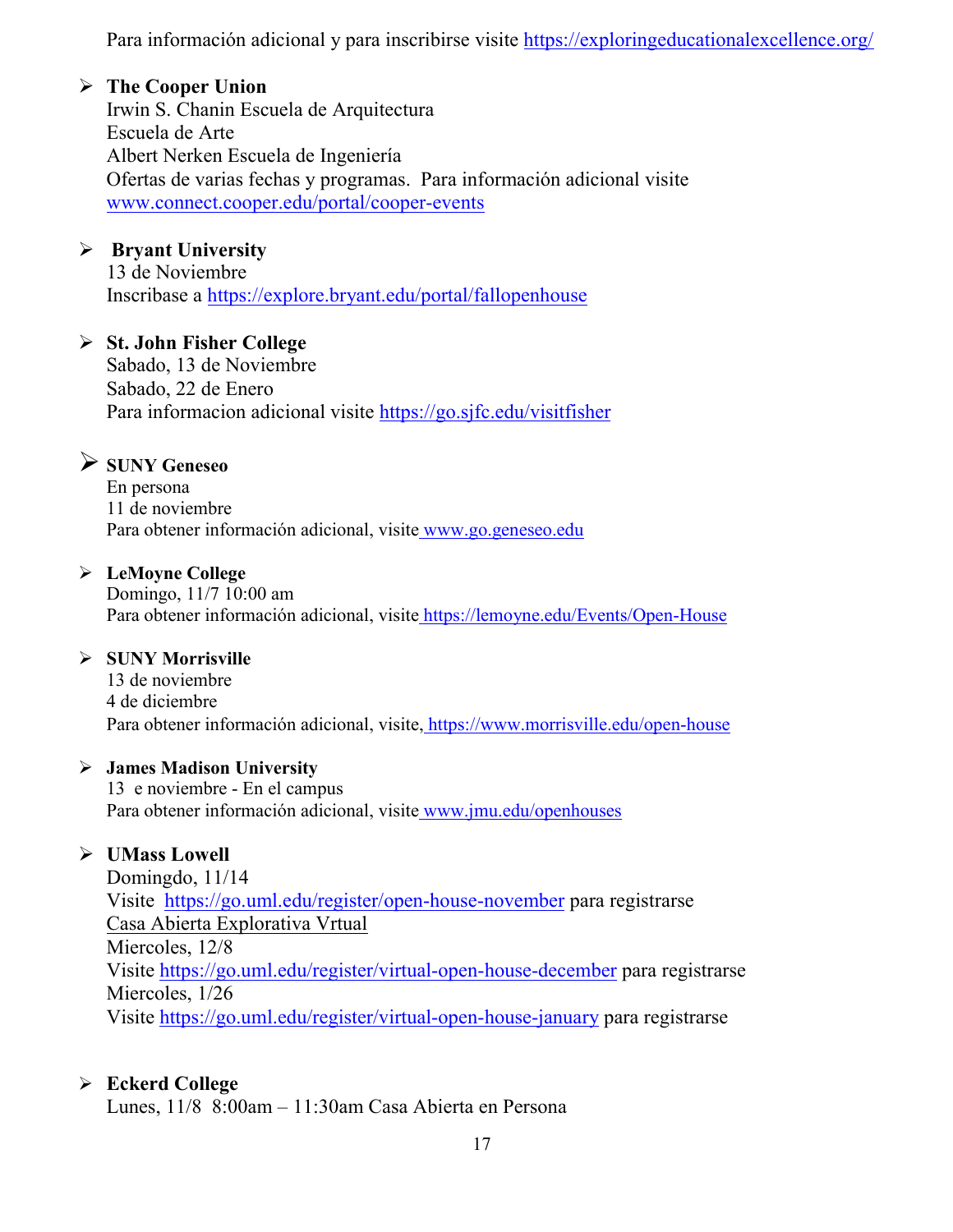For additional information visit<https://www.eckerd.edu/admissions/open-house/>

### **Niagara University**

Hay muchas casas abiertas y varios programas disponibles en persona o en línea. Para una lista completa visite [https://apply.niagara.edu/portal/admission](https://apply.niagara.edu/portal/admission-events?utm_source=slate&utm_medium=email&utm_campaign=usnews_hs_email)[events?utm\\_source=slate&utm\\_medium=email&utm\\_campaign=usnews\\_hs\\_email](https://apply.niagara.edu/portal/admission-events?utm_source=slate&utm_medium=email&utm_campaign=usnews_hs_email)

### **Nichols College**

Domingo,  $11/7$  9:00am – 2:00pm Para información adicional y para inscribirse visite <https://www.nichols.edu/admission>

### **Suffolk University**

31 de Octubre Visite [www.Suffolk.edu/openhouse](http://www.suffolk.edu/openhouse) para información adicional

### **Bryant University**

Martes, 2 de Noviembre Simplay 1180 Commerce Drive Hauppauge Inscribase a<https://explore.bryant.edu/register/?id=3584e236-db2c-4f3e-9f01-63c2c27c6978>

### **Champlain College**

6 de noviembre 9:00 am - 3:00 pm Regístrese en [www.champlain.edu/foh](http://www.champlain.edu/foh)

### **Molloy College**

Domingo, 7 de Noviembre 12 p.m Registrese a [www.molloy.edu/admissions/open-house](http://www.molloy.edu/admissions/open-house)

### **Universidad de Bucknell**

Sábado 13 de noviembre 8:30 am - 3:00 pm Visitas virtuales disponibles también Para obtener información adicional, visite [https://www.bucknell.edu/meet-bucknell/plan](https://www.bucknell.edu/meet-bucknell/plan-visit/open-houses/fall-open-houses)[visit/open-houses/fall-open-houses](https://www.bucknell.edu/meet-bucknell/plan-visit/open-houses/fall-open-houses)

### **Arcadia University**

Sábado, 13 de Noviembre 12:30pm – 5:00pm Para información adicional visite <https://www.arcadia.edu/admissions/visit-arcadia>

### **Vaughn College**

13 de Noviembre Para informacion adicional y para registrarse visite [https://meetthefutureyou.com](https://meetthefutureyou.com/)

### **SUNY Delhi**

Sabados 13 de Noviembre 4 de Diciembre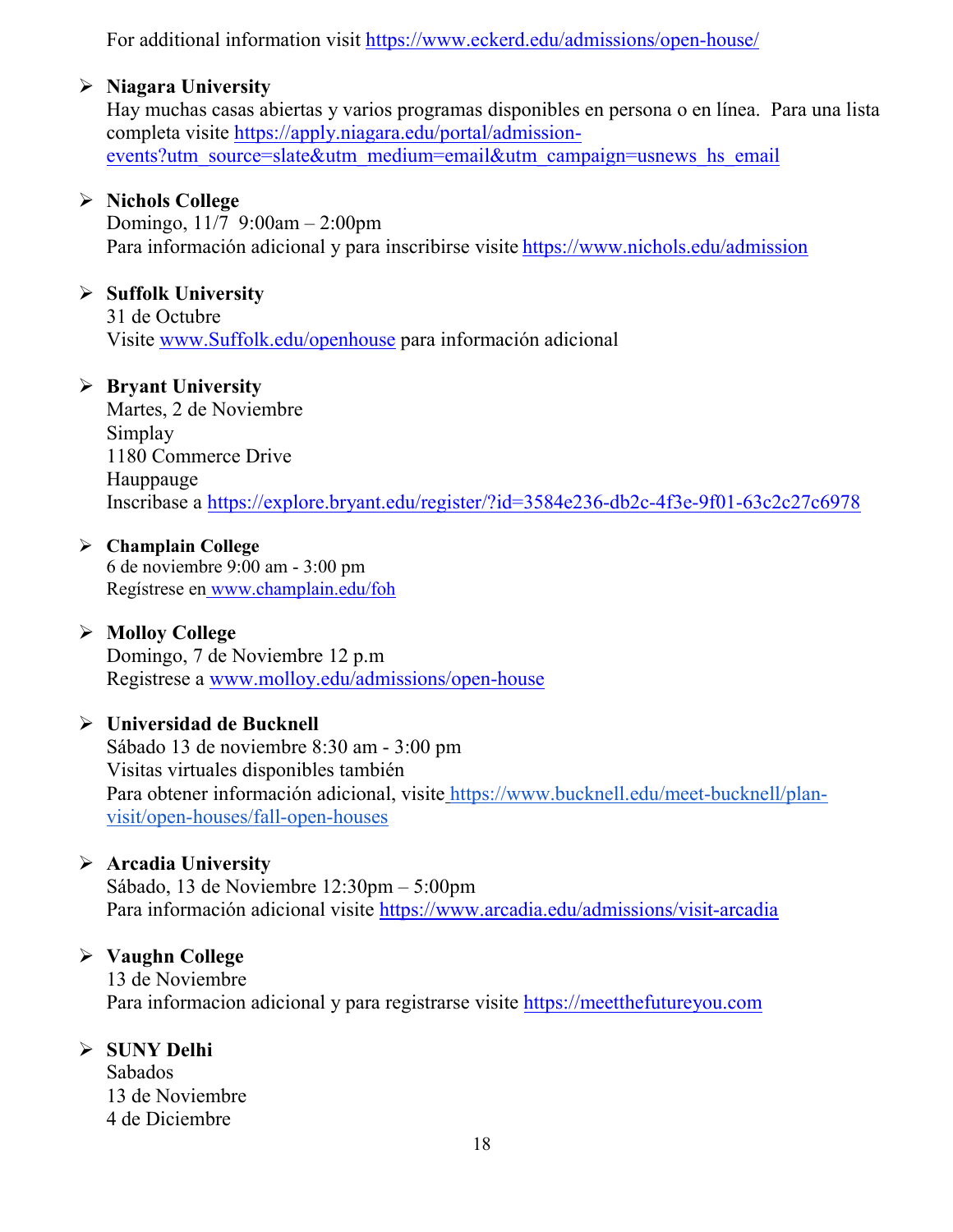Para informacion adicional visit[ehttps://delhi.edu/openhouse](https://delhi.edu/openhouse)

### **Universidad de Scranton**

7 de noviembre Para obtener información adicional, visite [www.scranton.edu/openhouse](http://www.scranton.edu/openhouse)

### **SUNY Brockport**

13 de noviembre Inscríbase hoy a [www.apply.brockport.edu/portal/openhouse2021](http://www.apply.brockport.edu/portal/openhouse2021)

### **Montclair State University**

Domingo, 17 de Noviembre Para información adicional visite<https://www.montclair.edu/admissions/visit-us/>

### **SUNY Morrisville**

17 de Noviembre Para inscribirse visite [https://admissions.morrisville.edu/register/?id=7bb34834-2fe9-456f](https://admissions.morrisville.edu/register/?id=7bb34834-2fe9-456f-a1a9-6080bd924a9d)[a1a9-6080bd924a9d](https://admissions.morrisville.edu/register/?id=7bb34834-2fe9-456f-a1a9-6080bd924a9d)

### **Mitchell College**

13 de Noviembre Para mas información y para inscribirse visite<https://mitchell.edu/visit-us/>

### **SUNY Cortland**

Jueves, 11 de Noviembre Para saber más e inscribirse visite [www.cortland.edu/visit](http://www.cortland.edu/visit)

### **St. Joseph's College of Maine**

Sabado, 30 de Octubre Para información adicional visite [www.sjcme.edu/admissions](http://www.sjcme.edu/admissions) 

### **University of Dayton**

Domingo, 7 de Noviembre Para información adicional visite [www.admission.udayton.edu/openhouse](http://www.admission.udayton.edu/openhouse)

### **SUNY New Paltz**

Sabado, 30 de Octubre Inscribase a [www.newpaltz.edu/admissions/openhouse](http://www.newpaltz.edu/admissions/openhouse)

### **SUNY Plattsburgh**

Sabado, 13 de Noviembre Para información adicional visite [https://www.plattsburgh.edu/admissions/visit/open](https://www.plattsburgh.edu/admissions/visit/open-house.html)[house.html](https://www.plattsburgh.edu/admissions/visit/open-house.html)

### **SUNY Canton**

30 de Octubre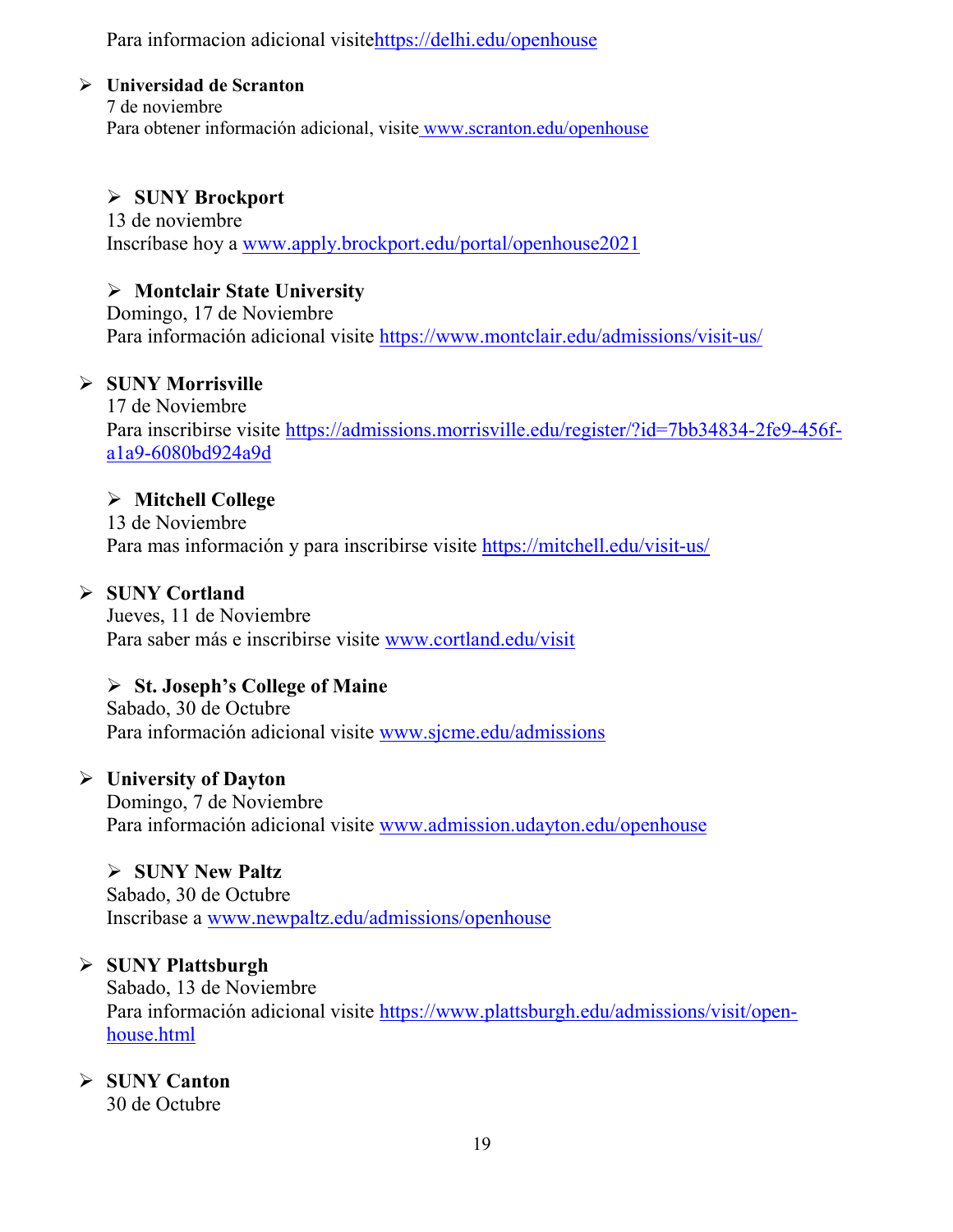13 de Noviembre Para mas información y para inscribirse visite [www.canton.edu/openhouse/](http://www.canton.edu/openhouse/)

**SUNY Potsdam**

Sábado 30 de Octubre Sábado 13 de Noviembre Para obtener información adicional, visite [www.potsdam.edu](http://www.potsdam.edu/)

### **American International College**

Sábado, 13 de Noviembre 10:00am – 1:00pm Para inscribirse visite [www.aic.edu/oh](http://www.aic.edu/oh)

### **Nassau Community College Virtual Open House**

Miercoles, 17 de Noviembre 6:30pm Miercoles, 1 de Diciembre 6:30pm Debe registrarse de antemano para recibir el enlace de zoom. Para inscribirse visite <https://ncc.edu/openhouse>

### **York College – Virtual**

Domingo, 11/7 11:00am – 1:00pm Escuela de las Artes y Ciencias Domingo, 11/14 11:00am – 1:00pm Escuela de Empresas y Sistemas de Información Domingo, 11/21 11:00am – 1:00pm Escuela de Ciencias de Salud y Programas Profesionales Para más información y para inscribirse visite <https://www.york.cuny.edu/admissions/openhouse>

# *EXCURSIONES VIRTUALES AL CAMPUS UNIVERSITARIO*

- $\triangleright$  Muchas universidades se han registrado en los siguientes sitios web para ofrecer a los estudiantes y sus familias recorridos virtuales por el campus. ¡Asegúrate de echarles un vistazo!
	- o [www.campustours.com](http://www.campustours.com/)
	- o [www.youvisit.com](http://www.youvisit.com/)
	- o [www.ecampustours.com](http://www.ecampustours.com/)

# *FERIAS UNIVERSITARIAS / PROGRAMAS ESPECIALES*

 **Western Suffolk Counselors' Association – Feria de Universidad Virtual de Long**  12 de octubre a 30 de noviembre Hable con consejeros de admisión de universidades participantes en: Domingo, 14 de Noviembre 2:00pm – 4:00pm Estudiantes pueden inscribirse visitando <https://longislandcollegefairs.swoogo.com/Registration>

• **The Princeton Review Tutoría y Preparación para los exámenes de SAT and ACT y AP**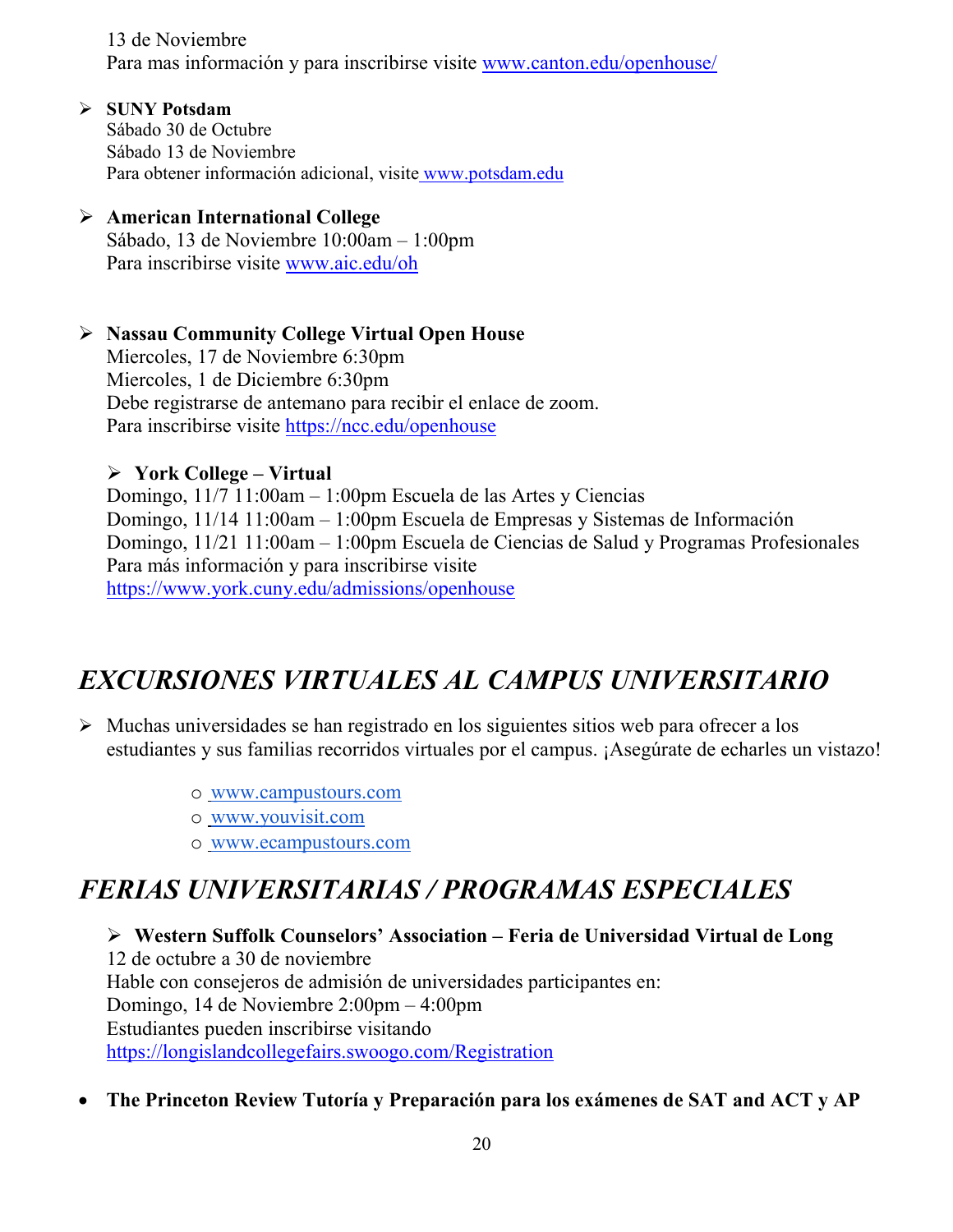Los exámenes de SAT and ACT están a la vuelta de la esquina. No se pierda esta oportunidad para inscribirse a los cursos de preparacion virtuales por medio de nuestra relacion con The Princeton Review.

 \*Para el horario complete de cursos, visite [www.princetonreview.com/huntingtonhs](http://www.princetonreview.com/huntingtonhs) o llame (800) 2REVIEW.

Los estudiantes de Huntington High School recibiran un 30% de descuento para TODOS los cursos, incluyendo los cursos de AP, SAT and ACT.

### **Drexel University**

Explorando sus intereses académicos Miércoles 17 de noviembre 6:00 pm – 7:00pm Para obtener información adicional, visit[e](https://drexel.edu/undergrad/visit/webinars?utm_source=slate&utm_medium=email&utm_campaign=app-prep-wkshp-counselors-gen) [https://drexel.edu/undergrad/visit/webinars?utm\\_source=slate&utm\\_medium=email&utm\\_cam](https://drexel.edu/undergrad/visit/webinars?utm_source=slate&utm_medium=email&utm_campaign=app-prep-wkshp-counselors-gen) [paign=app-prep-wkshp-counselors-gen](https://drexel.edu/undergrad/visit/webinars?utm_source=slate&utm_medium=email&utm_campaign=app-prep-wkshp-counselors-gen)

### **SUNY: ¿Cuál SUNY eres?**

Miércoles 17 de noviembre 5:30 pm[,](https://engage.suny.edu/portal/which_suny_virtual?id=76941883-6783-43ee-8d5c-a7f8d04633ab) [https://engage.suny.edu/portal/which\\_suny\\_virtual?id=76941883-6783-43ee-8d5c](https://engage.suny.edu/portal/which_suny_virtual?id=76941883-6783-43ee-8d5c-a7f8d04633ab)[a7f8d04633ab](https://engage.suny.edu/portal/which_suny_virtual?id=76941883-6783-43ee-8d5c-a7f8d04633ab)

Miércoles 15 de diciembre 5:30 pm[,](https://engage.suny.edu/portal/which_suny_virtual?id=1622a0c7-8128-4cd8-b040-a0702589af91) [https://engage.suny.edu/portal/which\\_suny\\_virtual?id=1622a0c7-8128-4cd8-b040](https://engage.suny.edu/portal/which_suny_virtual?id=1622a0c7-8128-4cd8-b040-a0702589af91) [a0702589af91](https://engage.suny.edu/portal/which_suny_virtual?id=1622a0c7-8128-4cd8-b040-a0702589af91)

 **SUNY: ¡Hola, fanáticos del deporte!** Conozca las opciones de títulos para carreras relacionadas con el deporte. Jueves 4 de noviembre 6:30 pm[,](https://engage.suny.edu/register/?id=cdd64ada-ab61-4be4-9b60-c24c1746a541) <https://engage.suny.edu/register/?id=cdd64ada-ab61-4be4-9b60-c24c1746a541>

### **SUNY: Sesiones de información de EOP**

Jueves 4 de noviembre 3pm, [https://engage.suny.edu/portal/eop\\_sessions?id=d476f4f0-9eb5-](https://engage.suny.edu/portal/eop_sessions?id=d476f4f0-9eb5-4eee-8515-0e5fabf155ee) [4eee-8515-0e5fabf155ee](https://engage.suny.edu/portal/eop_sessions?id=d476f4f0-9eb5-4eee-8515-0e5fabf155ee)

Jueves, 18 de noviembre 3pm, [https://engage.suny.edu/portal/eop\\_sessions?id=3ec34301-e061-](https://engage.suny.edu/portal/eop_sessions?id=3ec34301-e061-4f4e-b1db-333b64ef5fc1) [4f4e-b1db-333b64ef5fc1](https://engage.suny.edu/portal/eop_sessions?id=3ec34301-e061-4f4e-b1db-333b64ef5fc1)

Jueves 16 de diciembre 3pm, [https://engage.suny.edu/portal/eop\\_sessions?id=9d71e98e-68b1-](https://engage.suny.edu/portal/eop_sessions?id=9d71e98e-68b1-421c-8fbe-6b90915ba08d) [421c-8fbe-6b90915ba08d](https://engage.suny.edu/portal/eop_sessions?id=9d71e98e-68b1-421c-8fbe-6b90915ba08d)

- **St. Thomas Aquinas – Long Island Día de Decisión Instantánea y Recorrida del Campus** 6 y 7 de Noviembre comenzando a las 12:00 p.m. Estudiantes solicitan y reciben aceptaciones instantaneas a STAC. Recibiran y revisaran su solicitud mientras das una recorrida al campus. Para informacion adicional acerca de este evento visite [https://www.stac.edu/li-instant-decision](https://www.stac.edu/li-instant-decision-day-and-campus-tour)[day-and-campus-tour](https://www.stac.edu/li-instant-decision-day-and-campus-tour)
- **University of Dayton – Escuela de Ingeniería**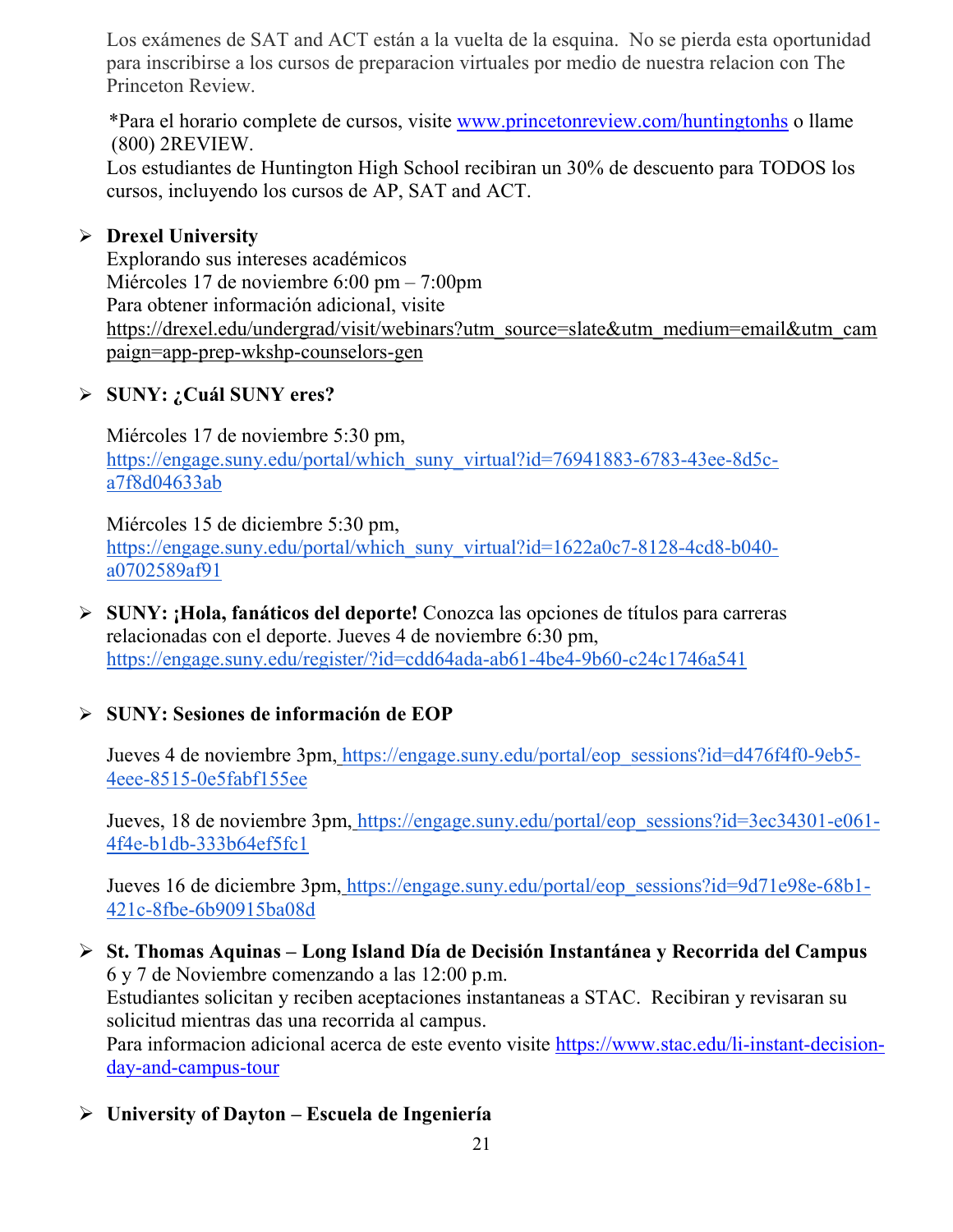Evento Explore Ingeniería Sábado, 11/13 11:00 am – 12:00 p.m. Recorrida del campus opcional Para registrarse visite [https://udayton.edu/engineering/k-12](https://udayton.edu/engineering/k-12-programs/explore_engineering/index.php?utm_campaign=admemc21&utm_source=tx&utm_medium=email&utm_content=ee) [programs/explore\\_engineering/index.php?utm\\_campaign=admemc21&utm\\_source=tx&utm\\_m](https://udayton.edu/engineering/k-12-programs/explore_engineering/index.php?utm_campaign=admemc21&utm_source=tx&utm_medium=email&utm_content=ee) [edium=email&utm\\_content=ee](https://udayton.edu/engineering/k-12-programs/explore_engineering/index.php?utm_campaign=admemc21&utm_source=tx&utm_medium=email&utm_content=ee) Explore Extra Ingeniería Evento Bono en la Mañana 9:00 am Recorrida del Campus Opcional 10:00 am – 12:30 pm Feria para Padres y Estudiantes y Almuerzo

Para registrarse visite [https://udayton.edu/engineering/k-12-programs/extra](https://udayton.edu/engineering/k-12-programs/extra-exploring.php?utm_campaign=admemc21&utm_source=tx&utm_medium=email&utm_content=ee)[exploring.php?utm\\_campaign=admemc21&utm\\_source=tx&utm\\_medium=email&utm\\_content](https://udayton.edu/engineering/k-12-programs/extra-exploring.php?utm_campaign=admemc21&utm_source=tx&utm_medium=email&utm_content=ee)  $=$ ee

### Davidson College

24 - 25 de Octubre

Visita virtual a la universidad para grupos raciales y étnicos históricamente excluidos que son los primeros en asistir a la universidad y estudiantes de entornos rurales o de bajos ingresos. Para obtener información adicional, visite [https://www.davidson.edu/admission-and-financial](https://www.davidson.edu/admission-and-financial-aid/visit/access-davidson)[aid/visit/access-davidson](https://www.davidson.edu/admission-and-financial-aid/visit/access-davidson)

### **Alpha Phi Alpha/Eta Theta Lambda – HBCU Recorrida de Universidad Virtual** Sábado, 30 de Octubre

Para información adicional y para inscribirse visite [www.etleducationfoundation.org](http://www.etleducationfoundation.org/)

### **Oberlin College & Conservatorio**

Solicite a la Visita del Programa Multicultural del Otoño para un viaje con todo pago a Oberlin College. 28 de Octubre – 30 (En Persona) Solicitud caduca el 10/11

4-6 de Noviembre (En Persona) Solicitud caduca el 10/11

1-3 de Diciembre (Virtual) No hay límite de tiempo para solicitar

Para información adicional y para solicitar visite

[https://connect.oberlin.edu/register/mvpapp\\_2021](https://connect.oberlin.edu/register/mvpapp_2021)

### *AYUDAS FINANCIERAS / BECAS*

### *PERFIL CSS (DISPONIBLE 10/1/2021)*

Si una d[e](http://www.collegeboard.org/) sus universidades requiere el perfil CSS, debe completar el perfil en línea a través de [www.collegeboard.org.](http://www.collegeboard.org/) El perfil ayuda a las universidades a otorgar becas y subvenciones privadas. Solo se puede acceder al perfil en línea.

### *Solicitud gratuita FAFSA de ayuda federal para estudiantes (DISPONIBLE 10/1/2021)*

 La FAFSA es el formulario utilizado por todas las facultades de dos y cuatro años, universidades y escuelas profesionales para la concesión desde [ayuda federal para](http://studentaid.ed.gov/students/publications/student_guide/2010-2011/english/typesofFSA_grants.htm)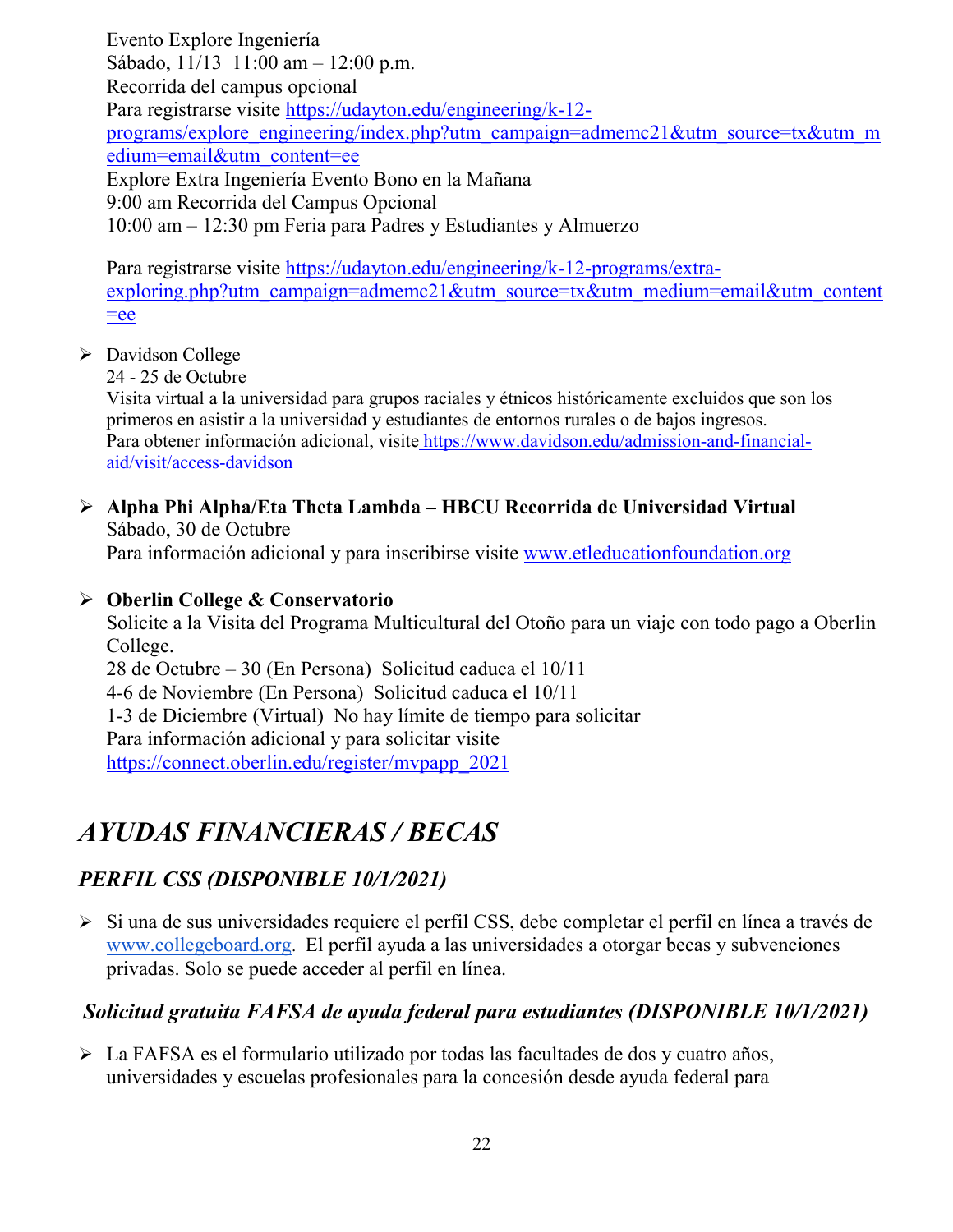[estudianteslas ayudas](http://studentaid.ed.gov/students/publications/student_guide/2010-2011/english/typesofFSA_grants.htm) y la mayoría estatales y universitarias. Los estudiantes deben presentar su solicitud lo antes posible en línea a través de [www.fafsa.gov.](http://www.fafsa.gov/)

 ¡Regístrese para obtener su **número de identificación de Ayuda Federal para Estudiantes AHORA! Tanto los estudiantes como los padres deben tener una identificación FSA**. Visita [www.fsaid.ed.gov](http://www.fsaid.ed.gov/) para hacerlo.

### **Talleres para completar SUNY FAFSA**

· Hora de finalización Martes 9 de noviembre a las 6 p.m[.](https://engage.suny.edu/register/?id=8a77ccff-35a6-4b3f-9f43-6b4be5c28b19) [https://engage.suny.edu/register/?id=8a77ccff-35a6-4b3f-9f43-](https://engage.suny.edu/register/?id=8a77ccff-35a6-4b3f-9f43-6b4be5c28b19) [6b4be5c28b19](https://engage.suny.edu/register/?id=8a77ccff-35a6-4b3f-9f43-6b4be5c28b19)

· Hora de finalización Martes 16 de noviembre a las 6 p.m[.](https://engage.suny.edu/register/?id=06fb703c-3cb5-476c-a5a1-37e73708f764) [https://engage.suny.edu/register/?id=06fb703c-3cb5-476c-a5a1-](https://engage.suny.edu/register/?id=06fb703c-3cb5-476c-a5a1-37e73708f764) [37e73708f764](https://engage.suny.edu/register/?id=06fb703c-3cb5-476c-a5a1-37e73708f764)

· Hora de finalización Martes 23 de noviembre a las 6 p.m[.](https://engage.suny.edu/register/?id=0cbd30b4-9963-4a5e-b449-679227431bde) [https://engage.suny.edu/register/?id=0cbd30b4-9963-4a5e-b449-](https://engage.suny.edu/register/?id=0cbd30b4-9963-4a5e-b449-679227431bde) [679227431bde](https://engage.suny.edu/register/?id=0cbd30b4-9963-4a5e-b449-679227431bde)

· Tiempo para completar tu solicitud para ayuda financiera, 30 de noviembre 6pm, [https://engage.suny.edu/register/?id=dcae4277-8088-](https://engage.suny.edu/register/?id=dcae4277-8088-4102-9693-e6bebf732455) [4102-9693-e6bebf732455](https://engage.suny.edu/register/?id=dcae4277-8088-4102-9693-e6bebf732455)

 **SUNY Suffolk Talleres de Ayuda Financiera – Varias Fechas Disponibles** Para información adicional y para inscribirse visite [https://forms.office.com/Pages/ResponsePage.aspx?id=rvKh7TI4jU6EyKUMKpxiL9ODNj](https://forms.office.com/Pages/ResponsePage.aspx?id=rvKh7TI4jU6EyKUMKpxiL9ODNjm6hwZPo-wgbVOqGKBUMjAzWlFKQUxYMUpCVjBHRkJJOEU1TEhNUi4u) [m6hwZPo-wgbVOqGKBUMjAzWlFKQUxYMUpCVjBHRkJJOEU1TEhNUi4u](https://forms.office.com/Pages/ResponsePage.aspx?id=rvKh7TI4jU6EyKUMKpxiL9ODNjm6hwZPo-wgbVOqGKBUMjAzWlFKQUxYMUpCVjBHRkJJOEU1TEhNUi4u)

### **Sesiones de información sobre ayuda financiera de SUNY**

· Hablemos de Ayuda Financiera, martes 28 de septiembre 6pm[,](https://engage.suny.edu/portal/financial_aid_sessions_virtual?id=0615f35b-57ab-4ac5-a7e7-75101141e234) [https://engage.suny.edu/portal/financial\\_aid\\_sessions\\_virtual?id=0615f](https://engage.suny.edu/portal/financial_aid_sessions_virtual?id=0615f35b-57ab-4ac5-a7e7-75101141e234) [35b-57ab-4ac5-a7e7-75101141e234](https://engage.suny.edu/portal/financial_aid_sessions_virtual?id=0615f35b-57ab-4ac5-a7e7-75101141e234)

· Hablemos de Ayuda Financiera – en Español, martes 19 de octubre 6pm[,](https://engage.suny.edu/portal/financial_aid_sessions_virtual?id=c660ab2f-7659-43e8-a299-617d10fca127) https://engage.suny.edu/portal/financial aid sessions virtual?id=c660 [ab2f-7659-43e8-a299-617d10fca127](https://engage.suny.edu/portal/financial_aid_sessions_virtual?id=c660ab2f-7659-43e8-a299-617d10fca127)

### **Scholarships.com**

Regístrese hoy en [www.scholarships.com](http://www.scholarships.com/) para recibir **GRATUITA sobre** información becas

### **Fastweb.com**

Regístrese hoy en [www.fastweb.com](http://www.fastweb.com/) para recibir **GRATUITA sobre** información becas.

### **Mis dólares universitarios**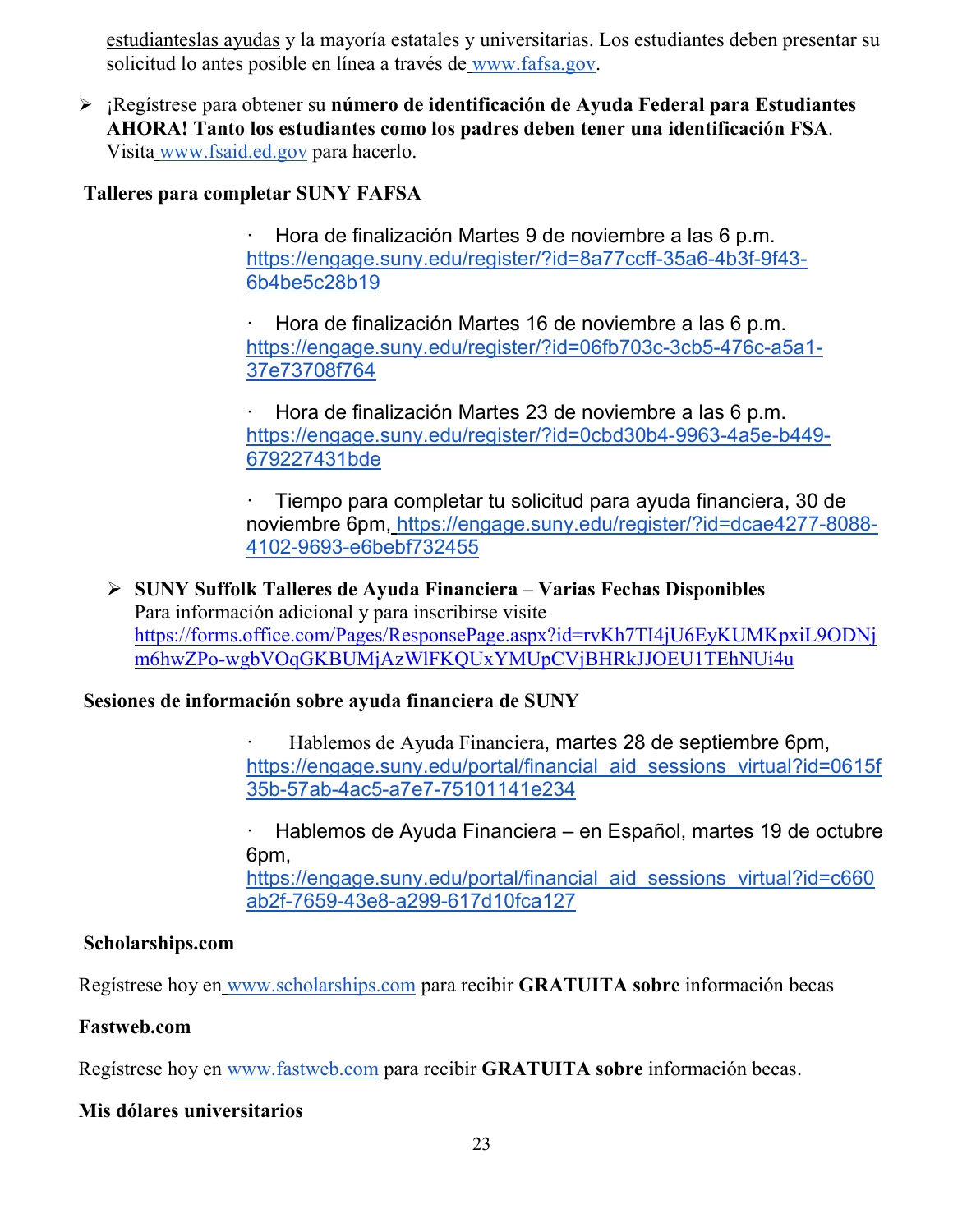Regístrese hoy en [www.mycollegedollars.com](http://www.mycollegedollars.com/) para recibir **GRATUITA sobre** información becas.

### **Becas**

Visite los sitios web a continuación para conocer las oportunidades de becas:

[www.connections101.com](http://www.connections101.com/)

[www.scholarships4students.com](http://www.scholarships4students.com/)

[www.fastweb.com](http://www.fastweb.com/)

[www.scholarshipexperts.com](http://www.scholarshipexperts.com/)

[www.scholarships.com](http://www.scholarships.com/)

[www.finaid.org](http://www.finaid.org/)

### **Premios NYS Regents para hijos de veteranos fallecidos y discapacitados**

Proporciona \$ 450 por año a los estudiantes cuyos padres sirvieron en las Fuerzas Armadas de los EE. UU. Durante períodos específicos de guerra o emergencia nacional y, como resultado del servicio, murieron, sufrieron un 40% o más discapacidad, fue clasificado como desaparecido en acción o fue prisionero de guerra. El veterano debe ser residente del estado de Nueva York o haber sido residente del estado de Nueva York en el momento de la muerte o ser clasificado como desaparecido en acción. Para obtener información adicional, visit[e](https://www.hesc.ny.gov/pay-for-college/military-corner.html) <https://www.hesc.ny.gov/pay-for-college/military-corner.html>

### **Incentivo y Tributo de Reconocimiento Mejorado Militar (MERIT) del Estado de Nueva York**

Beca de Incentivo y Tributo de Reconocimiento Mejorado Militar (MERIT) proporciona ayuda financiera a los hijos, cónyuges y dependientes financieros de miembros de las Fuerzas Armadas de los Estados Unidos o milicias organizadas por el estado que, en cualquier momento en o después del 2 de agosto de 1990, mientras eran residentes del estado de Nueva York, murieron o quedaron grave y permanentemente discapacitados mientras realizaban sus deberes militares, ya sea en combate o no. Para obtener información adicional, visit[e](https://www.hesc.ny.gov/pay-for-college/military-corner.html) <https://www.hesc.ny.gov/pay-for-college/military-corner.html>

### **Programa de incentivos STEM del estado de Nueva York**

Proporciona una beca de matrícula completa de SUNY o CUNY para el 10 por ciento de los mejores estudiantes de la escuela secundaria del estado de Nueva York si persiguen un título de STEM y trabajan en un campo de STEM en el estado de Nueva York durante 5 años. Para obtener información adicional, visite [www.hesc.ny.gov](http://www.hesc.ny.gov/)

### **Ayuda para la educación de maestros del estado de Nueva York para la educación universitaria y superior (TEACH) Subvención**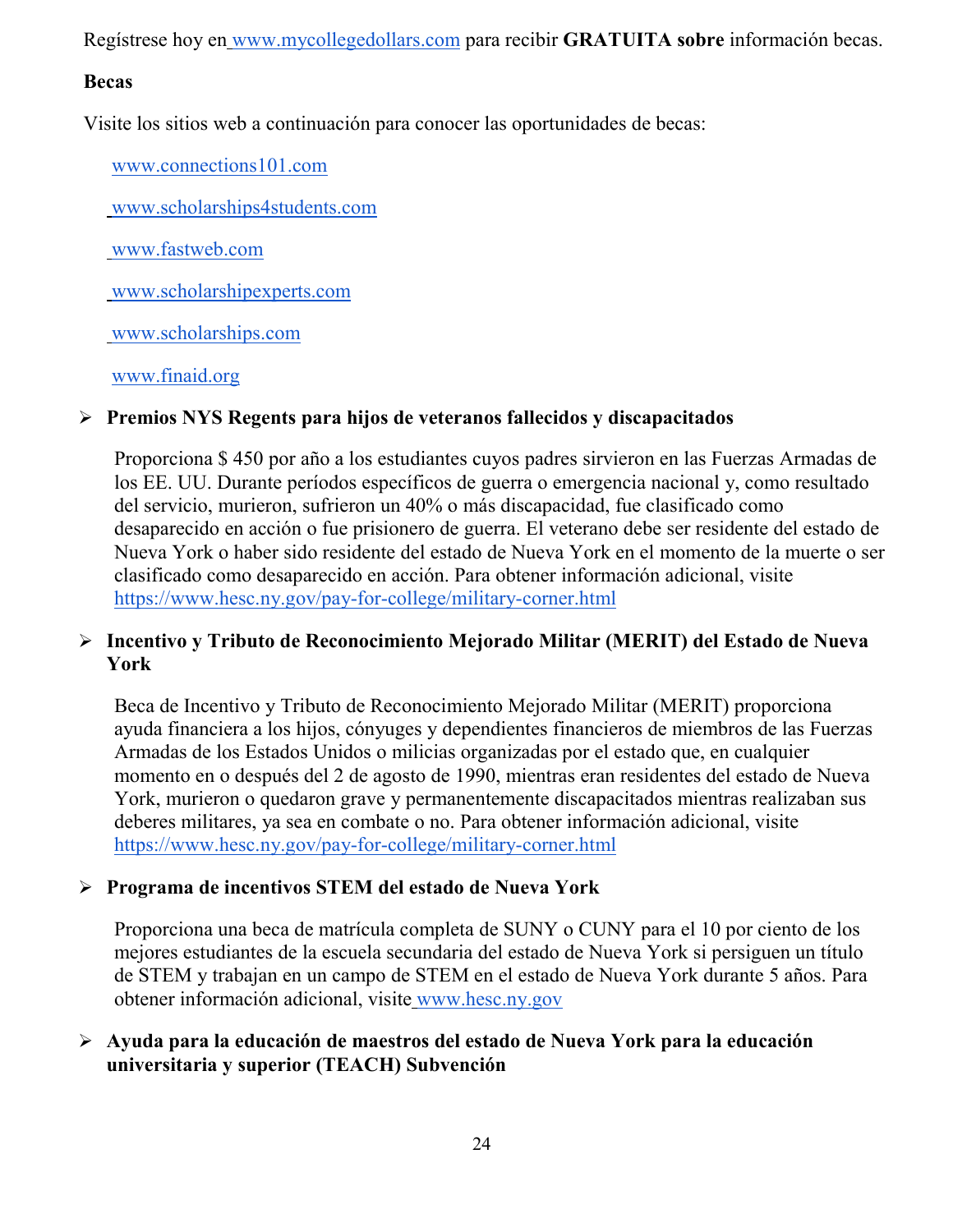Subvenciones de hasta \$ 4,000.00 por año para estudiantes a cambio de servicios en escuelas primarias o secundarias públicas o privadas que atienden a estudiantes de familias de bajos ingresos.

Para más información visite [www.hesc.ny.gov](http://www.hesc.ny.gov/) 

### **Programa de asistencia para la matrícula del estado de Nueva York (TAP)**

Ayuda a los residentes de NY elegibles a pagar la matrícula en las escuelas aprobadas del estado de Nueva York. Los premios anuales de TAP pueden ser de hasta \$ 5,665.00. Debido a que TAP es una subvención, no tiene que reembolsarse. Para obtener información adicional, visite [www.hesc.ny.gov/tap](http://www.hesc.ny.gov/tap)

### **Beca NYS Excelsior**

El programa cubre la matrícula para los estudiantes elegibles de SUNY y CUNY cuyas familias ganan \$ 125,000. Para obtener información adicional, visit[e](http://www.hesc.ny.gov/) [www.hesc.ny.gov/](http://www.hesc.ny.gov/)excelsior

### **NYS Dream Act**

El senador Jose Peralta NYS DREAM Act (DREAM Act) permite que los estudiantes indocumentados y otros estudiantes elegibles soliciten ayuda financiera del estado de Nueva York. Los estudiantes que cumplan con los requisitos de elegibilidad de la NYS DREAM Act para la asistencia a la escuela secundaria, la finalización de la escuela secundaria, la matrícula estatal de SUNY o CUNY y la ciudadanía o el estado migratorio podrán solicitar uno o más programas de ayuda financiera para estudiantes del estado de Nueva York. Para obtener información adicional, visite [www.hesc.ny.gov/dream](http://www.hesc.ny.gov/dream)

### o **Talleres Dream ACT de SUNY NYS:**

o Sábado 6 de noviembre 10 am- Sesión de inglés[,](https://engage.suny.edu/portal/dream_act_workshops?id=74685943-7c49-4330-b779-55ad83c5ba99) [https://engage.suny.edu/portal/dream\\_act\\_workshops?id=74685943-7c49-](https://engage.suny.edu/portal/dream_act_workshops?id=74685943-7c49-4330-b779-55ad83c5ba99) [4330-b779-55ad83c5ba99](https://engage.suny.edu/portal/dream_act_workshops?id=74685943-7c49-4330-b779-55ad83c5ba99)

o Sábado 6 de noviembre 12:00 h - Sesión de español[,](https://engage.suny.edu/portal/dream_act_workshops?id=3808f271-4ffb-4aab-b9bd-507281ac28c2) [https://engage.suny.edu/portal/dream\\_act\\_workshops?id=3808f271-4ffb-4aab](https://engage.suny.edu/portal/dream_act_workshops?id=3808f271-4ffb-4aab-b9bd-507281ac28c2)[b9bd-507281ac28c2](https://engage.suny.edu/portal/dream_act_workshops?id=3808f271-4ffb-4aab-b9bd-507281ac28c2)

### **Premio de matrícula mejorada del estado de Nueva York**

Este programa permite a los estudiantes de Nueva York que asisten a universidades privadas sin fines de lucro en Nueva York recibir asistencia financiera para completar su título universitario. El programa proporciona un premio máximo de \$ 6,000, requiere que las universidades privadas participantes proporcionen una matrícula equivalente y congelen la matrícula del estudiante durante la duración del premio, maximizando el beneficio financiero para el estudiante. Para obtener información adicional, visite [www.hesc.ny.gov](http://www.hesc.ny.gov/)

### **Oportunidades de becas para estudiantes afroamericanos**